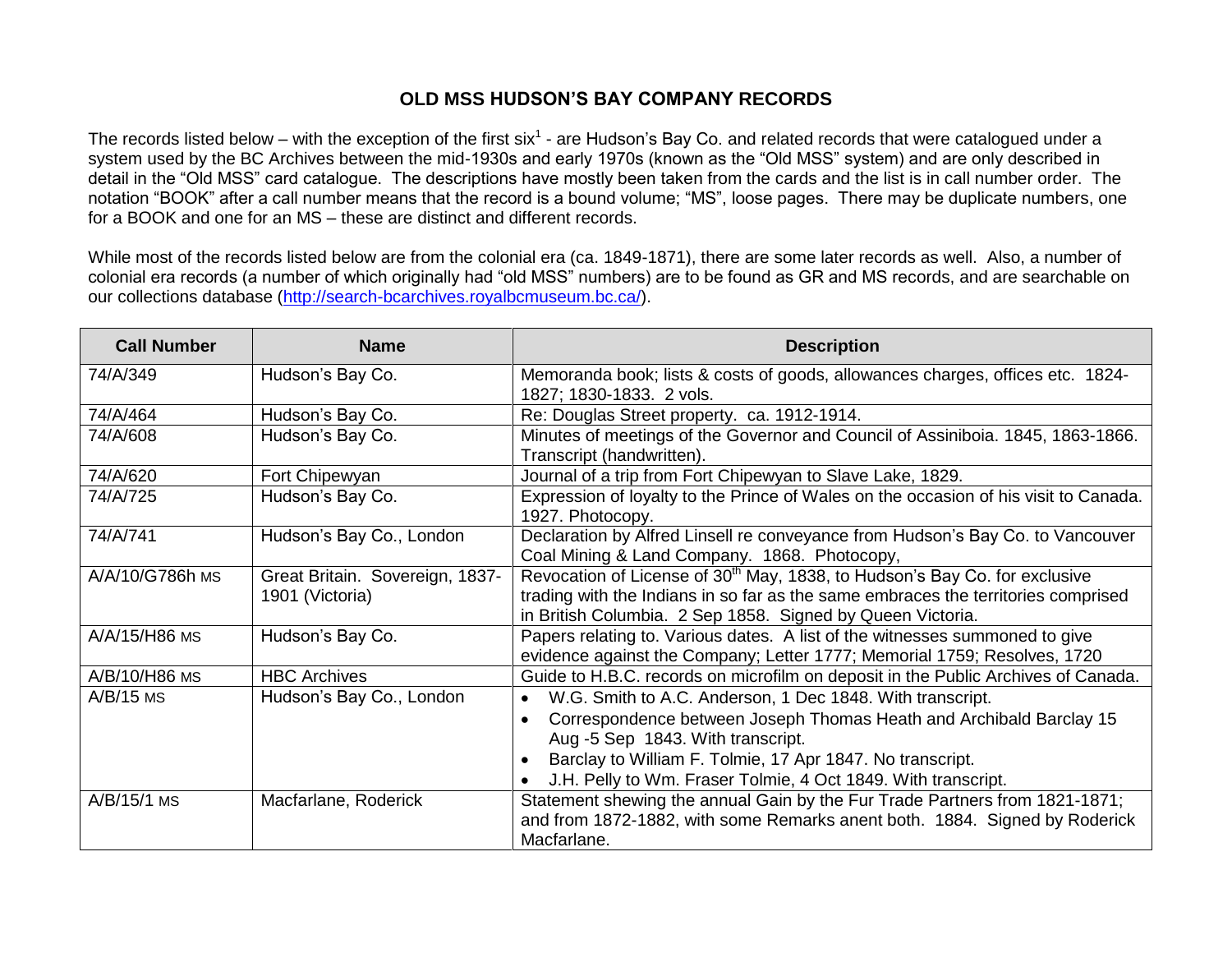| <b>Call Number</b>              | <b>Name</b>              | <b>Description</b>                                                                                                                                                                                                                                                                                                                                                                                         |
|---------------------------------|--------------------------|------------------------------------------------------------------------------------------------------------------------------------------------------------------------------------------------------------------------------------------------------------------------------------------------------------------------------------------------------------------------------------------------------------|
| A/B/15/2 MS                     | Hudson's Bay Co.         | Agreement with Russian American Company. 6 Feb 1839. Transcript.                                                                                                                                                                                                                                                                                                                                           |
| A/B/15/3 MS                     | Hudson's Bay Co., London | To Sir George Simpson & the Councils of the Northern & Southern Departments,<br>1 Jun 1844. "Copy ~ Committee Despatch"                                                                                                                                                                                                                                                                                    |
| A/B/15/4 MS                     | Hudson's Bay Co., London | Charter of grant of Vancouver Island to the Hudson's Bay Co., 1849. Certified<br>copy.<br>(Copy) of The Conditions of Grant to The Hudson [sic] Bay Company of<br>Vancouver Island, 10 Jan 1848. <sup>2</sup><br>Vancouvers Island / copy / Royal Grant [13 Jan 1849]. Draft? copy with pencilled<br>changes and annotations.                                                                              |
| A/B/15/L52 MS                   | Hudson's Bay Co.         | Legal opinions re Hudson's Bay Co.'s position in Oregon after Treaty of 1846.<br>1848-1849.                                                                                                                                                                                                                                                                                                                |
| A/B/15R/1 MS                    | Hudson's Bay Co.         | AN ABSTRACT of the several conditions expressed in a certain Conveyance<br>from [the HBC] to the  Earl of Selkirk of part of Rupert's Land, ALSO of<br>several of the principal orders and regulations made for the observance of the<br>Settlers  Undated. Transcript. <sup>3</sup><br>"Hon Wm MacDougall and the Northwest". Typescript, heavily edited.                                                 |
| A/B/20/AI2 MS                   | Fort Alexandria          | Papers relating to Fort Alexandria, 1821-1849. Indent for post of Alexandria and<br>the Chilcotin's outfit, 1832. List of articles wanted for the summer, 1841. List of<br>Indian credits due  Feb 1831.                                                                                                                                                                                                   |
| A/B/20/B11 MS                   | Fort Babine              | Donald McLean to Chas. Favel, 27 Oct 1847. With typed transcript.                                                                                                                                                                                                                                                                                                                                          |
| A/B/20/B11.1 MS                 | Fort Babine              | Inventories, 1831, 1842.                                                                                                                                                                                                                                                                                                                                                                                   |
| A/B/20/B11.2 MS                 | Fort Babine              | Lists of goods forwarded to for Babine, 1843, 1844. One list not dated.                                                                                                                                                                                                                                                                                                                                    |
| A/B/20/B11.3 MS                 | <b>Fort Babine</b>       | Men's orders. 1833, 1834, 1838.                                                                                                                                                                                                                                                                                                                                                                            |
| A/B/20/B11.4 MS                 | <b>Fort Babine</b>       | Outfits for Babine Lake, 1830, 1832, 1837, 1838, 1842, 1843, 1844; requisition,<br>1845.                                                                                                                                                                                                                                                                                                                   |
| A/B/20/C21 Воок                 | Columbia Department      | Account book, Outfit 1842-1850.                                                                                                                                                                                                                                                                                                                                                                            |
| A/B/20/C43 MS                   | <b>Fort Chilcotin</b>    | Invoice, 1836. Tariff for Chilcotin, 1836.                                                                                                                                                                                                                                                                                                                                                                 |
| A/B/20/C47E MS<br>Mfm A01361(2) | Edwards, Abel            | Journal and correspondence of Abel Edwards relating to Fort Churchill and<br>Churchill Creek. 19 Sep 1813-22 Jul 1814. Letter-book copies                                                                                                                                                                                                                                                                  |
| A/B/20/C72M MS                  | McDonald, Archibald      | Correspondence of Archibald McDonald relating to Fort Colvile. 4 Jan-18 Apr<br>1834. Letter-book copies. Also contains:<br>A Short Narrative and a few remarks and suggestions connected with the<br>Colvile district which I may in the shape of a Report lay before the Governor &<br>Council this season at York Factory. 1834. With transcript.<br>Copy of D. W. Harmon's Journal, 10 May-30 Nov 1800. |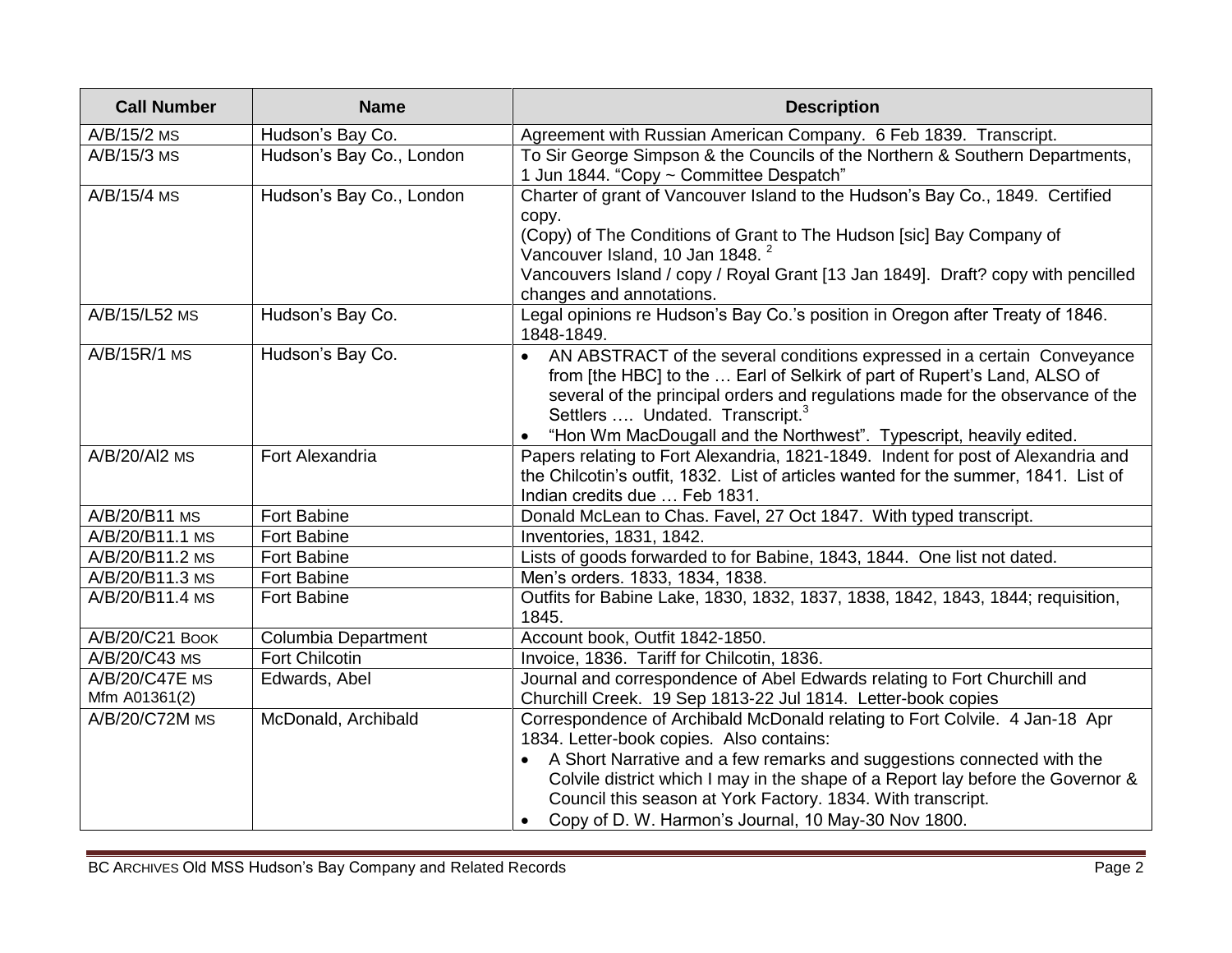| <b>Call Number</b>           | <b>Name</b>                | <b>Description</b>                                                                                                                                                                                                                                                                                                                                                                                                                    |
|------------------------------|----------------------------|---------------------------------------------------------------------------------------------------------------------------------------------------------------------------------------------------------------------------------------------------------------------------------------------------------------------------------------------------------------------------------------------------------------------------------------|
| A/B/20/C72M.1 MS             | McDonald, Archibald        | Correspondence of Archibald McDonald relating to Fort Colvile. 20 Apr 1838-30<br>May 1842. Letter-book copies.                                                                                                                                                                                                                                                                                                                        |
| A/B/20/C76 MS                | <b>Fort Connolly</b>       | Packing account of furs and other sundries, forwarded to Stuarts Lake Nov.<br>18(28). Large piece torn from right hand side of page. Dated Connolly's Lake<br>Oct. 21, 1828.                                                                                                                                                                                                                                                          |
| A/B/20/C91 MS                | <b>Cumberland House</b>    | Cumberland account against Columbia party, 1 Sept., 1829.                                                                                                                                                                                                                                                                                                                                                                             |
| A/B/20/D92 Воок              | Fort Dunvegan              | Account book. Outfits 1848/49                                                                                                                                                                                                                                                                                                                                                                                                         |
| A/B/20/F/23 MS               | Farnham, Thomas Jefferson, | Farnham to J.R. Poinsett, U.S. Secretary of War, 4 Jan 1840, re exploration of<br>Oregon Territory in 1839 and operations of the HBC. Typescript copy certified 12<br>Jul 1898 by U.S. Secretary of State.                                                                                                                                                                                                                            |
| A/B/20/F84 MS                | <b>Fort Fraser</b>         | Memo signed A. C. A[nderson] re property left at Ft. St. James, 4 Oct [1836].<br>Frasers Lake packing account, 1831.                                                                                                                                                                                                                                                                                                                  |
| A/B/20/G29 MS                | Fort George                | Fort George outfit, 1835.                                                                                                                                                                                                                                                                                                                                                                                                             |
| A/B/20/G76 MS                | Grant, Walter Colquhaun    | Report on Vancouvers Island by Capt <sup>n</sup> W.C. Grant, 25 Oct 1849. Report to James<br>Douglas, Acting Governor, on southern Vancouver Island re land use, resources<br>and indigenous population. Holograph transcript                                                                                                                                                                                                         |
| A/B/20/K12 Воок<br>A00996(3) | Fort Kamloops              | Thompson River Journal. 3 Aug 1841-18 Dec 1843. Kept by John Tod. See<br>A/B/20/K12A for transcript. <sup>4</sup>                                                                                                                                                                                                                                                                                                                     |
| A/B/20/K83 MS                | <b>HBC Archives</b>        | Information relating to Kootenay forts, 1820-1849. Transcript.                                                                                                                                                                                                                                                                                                                                                                        |
| A/B/20/Ka3A MS               | Fort Kamloops              | Transcripts of letters and documents in HBC Archives relating to Fort Kamloops,<br>1822-1865 <sup>5</sup>                                                                                                                                                                                                                                                                                                                             |
| A/B/20/L2 BOOK               | Fort Langley               | Journal of the Voyage from Fort Vancouver to Fraser's River and of the<br>Establishment of Fort Langley, commencing the $27th$ June 1827 up to the 17 <sup>th</sup><br>February 1828 – $2^{nd}$ part commencing with outfit 1828/29 on February 18 <sup>th</sup> <sup>6</sup> 27<br>Jun 1827-30 Jul 1830. See A/B/20/L2A for photostat copy and A/B/20/L2A2 Book<br>(c. 1 and 2.) and A/B/20/L2A2M Book for transcripts. <sup>7</sup> |
| A/B/20/L26 MS                | Fort Langley               | Fort Langley - the buildings and location. Extracts from correspondence in HBC<br>Archives, 1827-1897. Typescript.                                                                                                                                                                                                                                                                                                                    |
| A/B/20/L3A MS                | Fort Langley               | Extracts of correspondence <sup>8</sup> from the Hudson's Bay Co. Archives, 1830-1859,<br>relating to Fort Langley. Typescripts. 3 copies. <sup>9</sup>                                                                                                                                                                                                                                                                               |
| A/B/20/L3YK/A MS             | Fort Langley               | Correspondence inward from Fort Vancouver and Fort Victoria. Photocopy of<br>typed transcript <sup>10</sup> (7 p.).<br>James Douglas and Peter Skene Ogden to J.M. Yale, 1847, 1848, 1852,<br>1858.<br>List of Fort Langley servants, 10 June 1856.                                                                                                                                                                                   |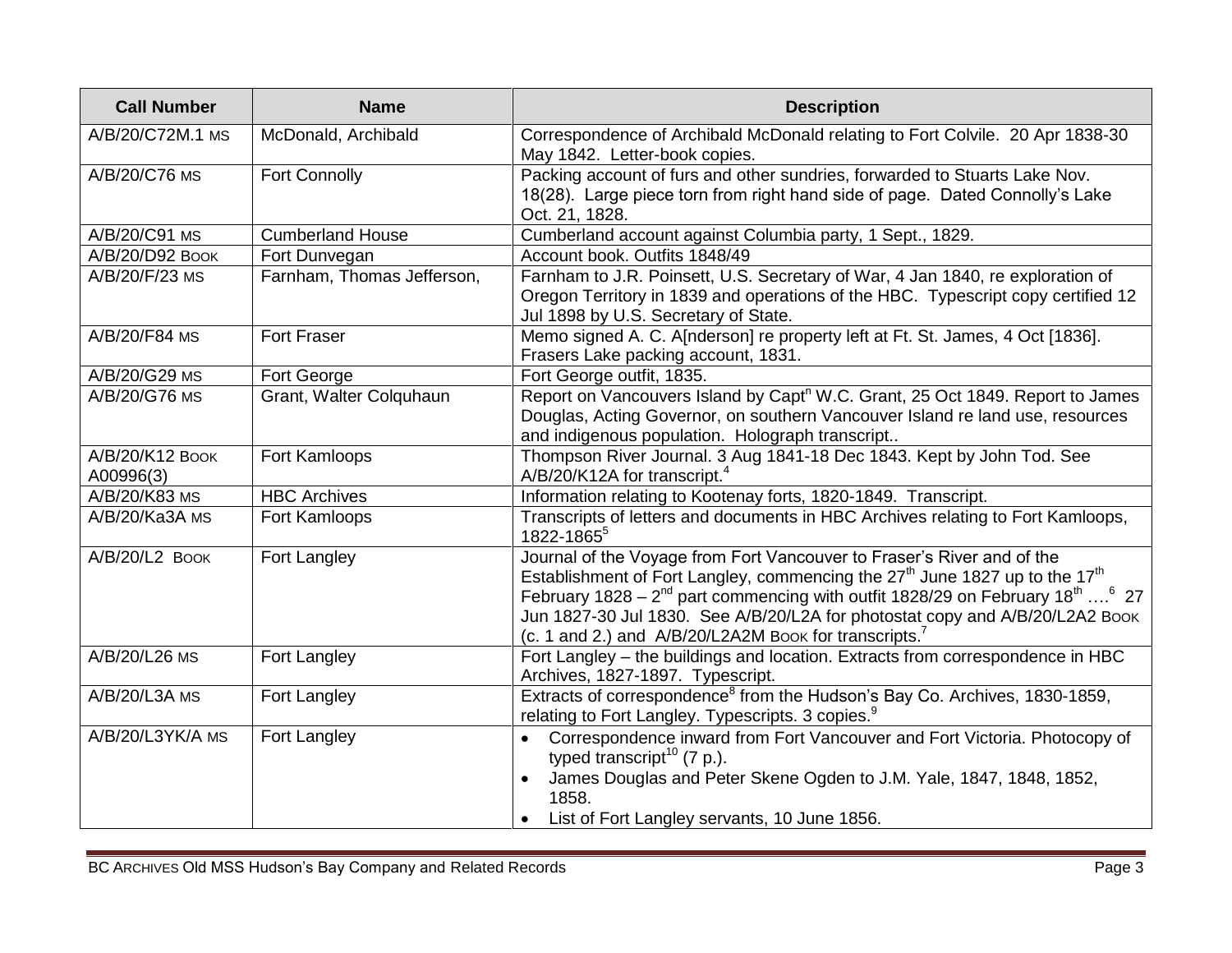| <b>Call Number</b>                   | <b>Name</b>                              | <b>Description</b>                                                                                                                                                                                                                                                                                                                                                                                                                                                |
|--------------------------------------|------------------------------------------|-------------------------------------------------------------------------------------------------------------------------------------------------------------------------------------------------------------------------------------------------------------------------------------------------------------------------------------------------------------------------------------------------------------------------------------------------------------------|
| A/B/20/La3A MS                       | Simpson, George                          | Annual despatches to London. Transcripts.<br>Extracts from Governor Simpson's Dispatches of 1825 relating to Ruperts<br>Land and Pacific Posts. Various dates. Extracted by Archer Martin. <sup>11</sup><br>To the Governor, Depy Govr. & Committee of the Honble Hudson's Bay Co.,<br>25 Nov 1841 (2 c.)<br>Extract of a despatch from Sir George Simpson dated Norway House June<br>24th 1848.                                                                  |
| A/B/20/La5 MS                        | Simpson, George                          | Correspondence outward. <sup>12</sup> [1828?] <sup>13</sup> -1848. For transcripts see A/B/20/La5A. <sup>14</sup>                                                                                                                                                                                                                                                                                                                                                 |
| A/B/20/M19 MS                        | Mackenzie, Alexander                     | Mackenzie to J.G. Simcoe, 10 Sep 1794, re trip to Pacific Coast. Photostat. <sup>15</sup><br>Sir Alexander Mackenzie & Co. to Inglis, Ellice & Co., 14 Feb 1818. <sup>16</sup> "Duplicate"<br>Re prospects of trade on the Columbia.                                                                                                                                                                                                                              |
| A/B/20/M19V BOOK                     | Verius, Nihil [pseud.]                   | Sir Alexander Mackenzie: his life and labour. Montreal, 1925. Typescript.                                                                                                                                                                                                                                                                                                                                                                                         |
| A/B/20/M191L MS                      | Lewes, John Lee                          | From Lewes to "Governor, Chief Factors & Chief Traders". 1841, 1843, 1844.<br>Written from Fort Simpson and Portage La Loche.                                                                                                                                                                                                                                                                                                                                     |
| A/B/20/M96 MS                        | Murray, Alexander Hunter                 | Youcon [Yukon] Journal, 1847-1848. Transcript with illustrations. <sup>17</sup>                                                                                                                                                                                                                                                                                                                                                                                   |
| A/B/20/Mo Book                       | Moose Fort [Factory]                     | Correspondence inward from HBC, London. 3 May 1745-22 May 1779. Letter-<br>book.                                                                                                                                                                                                                                                                                                                                                                                  |
| A/B/20/N42 MS                        | <b>New Caledonia Post</b>                | Accounts. 1828-1831.                                                                                                                                                                                                                                                                                                                                                                                                                                              |
| A/B/20/N42.1 MS -<br>A/B/20/N42.8 MS | <b>New Caledonia Post</b>                | Accounts, inventories, etc.<br>1. Abstract of servants accounts. 1852, 1855-56, 1857, 1853.<br>Packing account sundries forwarded. 1846, 1847, 1851-1854.<br>Current accounts. N.d.<br>3.<br>4. Invoices of sundry property. N.d.<br>Indent and distribution. N.d.<br>5.<br>6.<br>Miscellaneous accounts. N.d.<br>Miscellaneous invoices and inventories. Mostly fragments.<br>7.<br>Miscellaneous orders; index sheet to order or account book. Fragments.<br>8. |
| A/B/20/N81 MS                        | North West Company.                      | Lists of men, 1805. By location.                                                                                                                                                                                                                                                                                                                                                                                                                                  |
| A/B/20/Ni2 BOOK                      | McNeill, W.H. (Fort Nisqually,<br>Sitka) | Correspondence outward. Letter-book copies.<br>Letters signed by W.H. McNeill at Fort Nisqually, 28 May 1841-17 Sep 1842,<br>pp. 1-28. See A/B/20/Ni2A Ms for transcript.<br>Letters from W.H. McNeill at Sitka, 16 Feb-20 Mar 1845, pp. 29-39. See<br>A/B/40/M23A MS for transcript.                                                                                                                                                                             |
| $A/B/20/Ni2T$ MS                     | <b>Fort Nisqually</b>                    | Correspondence outward. W.F. Tolmie to Peter S. Ogden, 13 Jun 1848, 24 Jul<br>1848, 16 Aug 1848. Transcripts.                                                                                                                                                                                                                                                                                                                                                     |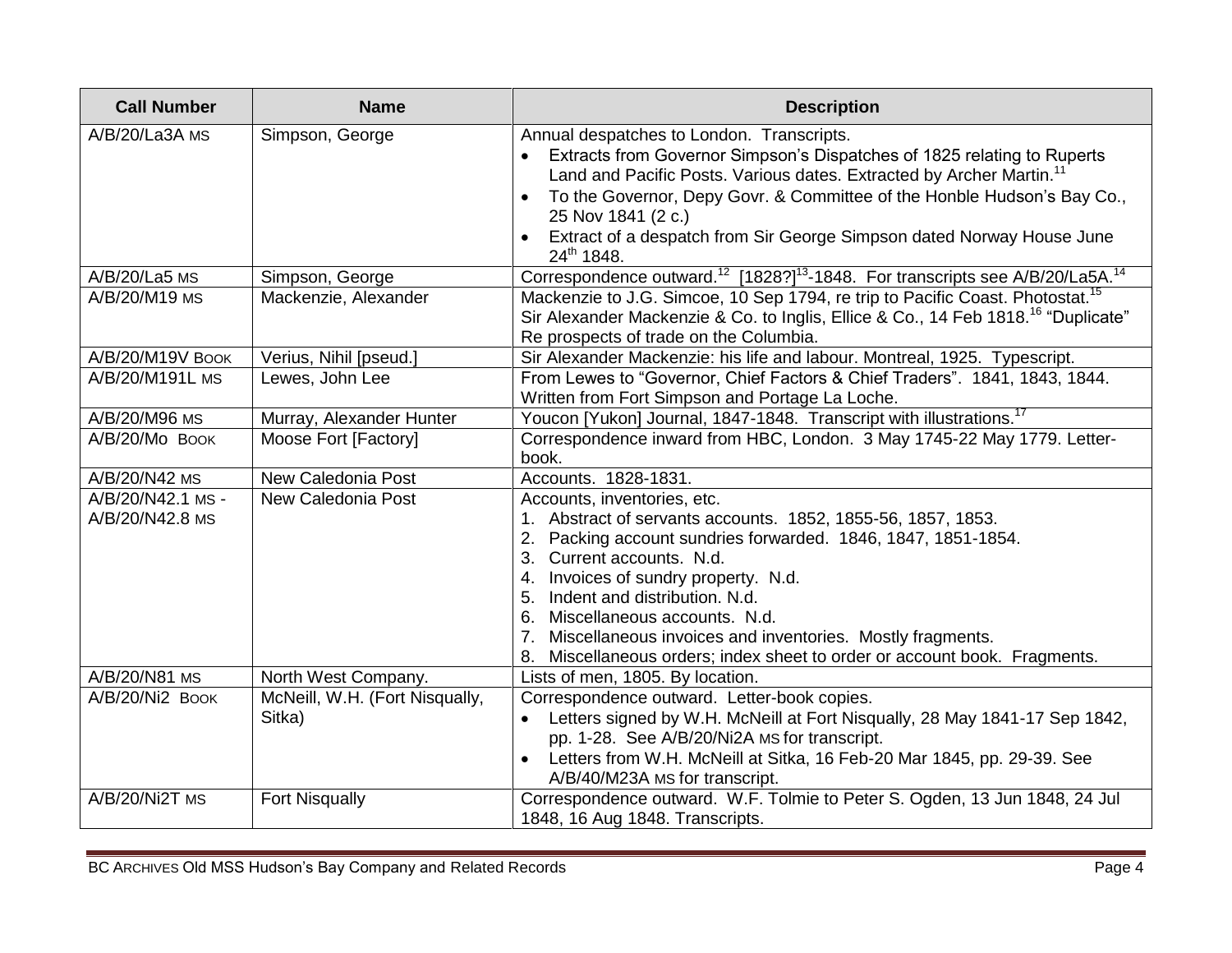| <b>Call Number</b>                 | <b>Name</b>                                 | <b>Description</b>                                                                                                                                                                                                                                                                            |
|------------------------------------|---------------------------------------------|-----------------------------------------------------------------------------------------------------------------------------------------------------------------------------------------------------------------------------------------------------------------------------------------------|
| A/B/20/Ni9 MS                      | <b>Fort Nisqually</b>                       | Recapitulation of Advances to American Settlers from Novr. 7 <sup>th</sup> till Decr. 31 <sup>st</sup> 1846,<br>furnished the Pioneer American emigrants by the Hudson's Bay Co. at Fort<br>Nisqually. Transcript.                                                                            |
| A/B/20/Ni9.1 MS                    | <b>Fort Nisqually</b>                       | Goods supplied by Victoria HBC depot; accounts with U.S. and Washington<br>Territory governments.                                                                                                                                                                                             |
| A/B/20/No83 BOOK                   | Norway House                                | Daily Journal. Donald Ross, 4 Oct 1833-5 Oct 1835; John Ballenden, 5 Oct-21<br>Nov 1835. Transcript. <sup>18</sup>                                                                                                                                                                            |
| A/B/20/No83 MS                     | Norway House                                | Annual reports. 1833-1837                                                                                                                                                                                                                                                                     |
| A/B/20/Nt2 MS                      | Northern Department                         | Minutes of Council. 1827, 1830-1833, 1835-1837, 1839-1843, 1846. Mostly<br>transcripts only.                                                                                                                                                                                                  |
| A/B/20/Nt3 MS                      | Northern Department                         | Standing rules and regulations. Includes transcripts.                                                                                                                                                                                                                                         |
| A/B/20/Or3 MS                      | Hudson's Bay Co. and Oregon<br>Government   | I.W. Smith and 3 other members of Provisional Legislature of Oregon to John<br>McLoughlin, Chief Factor, 14 Aug 1845, re HBC and provisional government;<br>reply signed McLoughlin and James Douglas, 15 Aug 1845.                                                                           |
| $A/B/20/R2$ Book                   | Fort Rupert, Fort Simpson, Fort<br>Kamloops | Correspondence outward. Letter-book. 1856-1867. Letters signed by Hamilton<br>Moffat. See A/B/20/R2A MS for transcripts.<br>Fort Rupert, 28 Mar 1857-9 Jul 1859; 3 Mar 1862-26 May 1863<br>Fort Simpson, [1859]-9 Apr 1861, 26 Oct 1863-24 Oct 1865<br>Fort Kamloops, 30 Mar 1866-13 May 1867 |
| A/B/20/R54 MS                      | Robertson, Colin                            | Letters to John McLeod, Norway House, 5 Jun 1827, 11 Jul 1828.                                                                                                                                                                                                                                |
| A/B/20/S2Og MS                     | Fort St. James                              | Correspondence outward. 1837-1839. Letters from Peter Skene Ogden to<br>A.C. Anderson (1837, 15 Dec 1839) and George Simpson (20 Feb 1838). See<br>A/B/20/S2OgA for transcripts.                                                                                                              |
| A/B/20/Si2 Book<br>Mfm A01412(3)   | Fort Simpson                                | Correspondence outward. 6 Sep 1841-11 Oct 1844 Letter-book copies. Letters<br>from John Work to John McLoughlin.                                                                                                                                                                              |
| A/B/20/Si2.1 BOOK<br>Mfm A01412(4) | Fort Simpson                                | Journal. 12 May 1842-22 Jun 1843. Kept by John Work and Roderick Finlayson.<br>Includes (on back pages) poem "written on the elopement of [Mr. & Mrs. Good" -<br>"Chief Douglas' Daughter".                                                                                                   |
| A/B/20/Si22 Book                   | Fort Simpson                                | Correspondence outward. 20 Nov 1851-2 Nov 1855. Letter-book copies. Letters<br>signed by W.H. McNeill. See A/B/20/Si22A for transcripts.                                                                                                                                                      |
| A/B/20/St5 BOOK<br>Mfm A00792(4)   | <b>Fort Stikine</b>                         | Journal. 7 Sep 1846-10 Apr 1849                                                                                                                                                                                                                                                               |
| A/B/20/St9 MS                      | Fort St. James                              | Inventory. 1836                                                                                                                                                                                                                                                                               |
| A/B/20/St9.1 MS                    | Fort St. James                              | Accounts and private orders of people attached to the HBC post at Fort St.<br>James. 1838-1848. Orders of J. Bellanger, 1838 and J. Lebrun, 1844; [servants]<br>accounts 1847-1848; accounts 1848-1849.                                                                                       |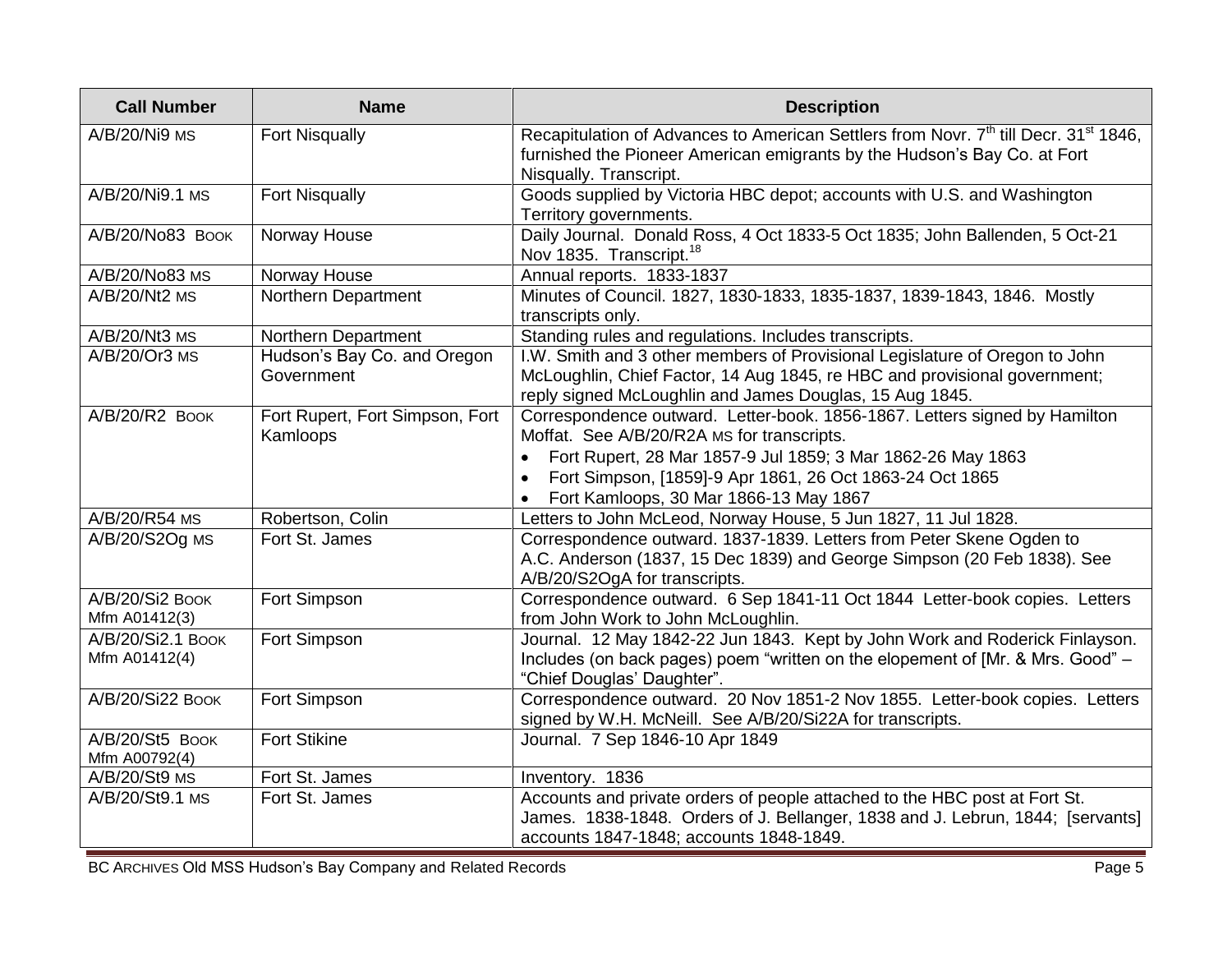| <b>Call Number</b>                 | <b>Name</b>          | <b>Description</b>                                                                                                                                                                                                         |
|------------------------------------|----------------------|----------------------------------------------------------------------------------------------------------------------------------------------------------------------------------------------------------------------------|
| A/B/20/St9.2 MS                    | Fort St. James       | Scheme of expenditure Stuart's Lake Outfit 1836. List of goods: inventory, Mar<br>1836; invoice, 1836; total inventory, Mar 1837; expenditure; indent.                                                                     |
| A/B/20/V BOOK                      | Fort Vancouver       | Correspondence outward. 13 Jul 1840-24 May 1841. Also Includes: Distribution<br>of Gentlemen and men, outfit 1839; Fort Yerba Buena correspondence outward,<br>11 Jan-9 Mar 1841.                                          |
| A/B/20/V2D MS<br>Mfm A01360 & 738A | Fort Vancouver       | Correspondence outward. 1830-1849. See A/B/20/V2DA for transcript.                                                                                                                                                         |
| A/B/20/V2DK MS                     | Fort Vancouver       | Correspondence inward. 1840. Typescript of letter signed by James Douglas.                                                                                                                                                 |
| A/B/20/V2M MS                      | Fort Vancouver       | Correspondence outward to 1845. Letters signed by John McLoughlin. See<br>A/B/20/V2MA for transcripts.                                                                                                                     |
| A/B/20/V2Ma MS                     | Fort Vancouver       | Correspondence outward to 1849. Letters signed by Dugald Mactavish.                                                                                                                                                        |
| A/B/20/V2M.1 MS                    | Fort Vancouver       | Correspondence outward. 1843, 1844. Photostat.                                                                                                                                                                             |
| A/B/20/V2Od MS                     | Fort Vancouver       | Correspondence outward. 1849-1854                                                                                                                                                                                          |
| A/B/20/V2Og MS                     | Fort Vancouver       | Correspondence outward. 1845-1849. Letters signed by Peter Skene Ogden.                                                                                                                                                    |
| A/B/20/V2.2A MS                    | Fort Vancouver       | Correspondence outward to 1845. Despatches from John McLoughlin to HBC,<br>London. Transcripts.                                                                                                                            |
| A/B/20/V2.4A MS                    | Fort Vancouver       | Correspondence outward to 1845. Despatches from John McLoughlin to Simpson.<br>Transcripts.                                                                                                                                |
| A/B/20/V3 MS<br>Mfm A01361(3)      | Fort Vancouver       | Fur trade returns for Columbia and New Caledonia districts. 1825-1857. In<br>handwriting of James Douglas. Also includes: Fur trade returns of California<br>establishment. 1843, 1845-1846. For photostat see A/B/20/V3A. |
| A/B/20/V5 MS                       | Fort Vancouver       | Journal of Clallum expedition by Frances Ermatinger, 13 Jun-15 Jul 1828. See<br>A/B/20/V5 for transcript.                                                                                                                  |
| A/B/20/Vi3F MS<br>Mfm A01361(2)    | <b>Fort Victoria</b> | Correspondence outward. 1844-1849. Letters signed by Roderick Finlayson. See<br>A/B/20/Vi3FA for transcripts.                                                                                                              |
| A/B/20/Y1 MS                       | Fort Yale            | Bill lading, summer brigade, 1848. 4 p. Dated Fort Langley, June 27, 1848.                                                                                                                                                 |
| A/B/20.4/C38 MS                    | Charles, John        | Journal of the Columbia Express party. 1849. See A/B/20.4/C38A for transcript                                                                                                                                              |
| A/B/20.4/L95 MS                    | Lowe, Thomas         | Journal of trip from Vancouver to York Factory pr. H. B. Express Spring 1847 by<br>Thomas Lowe (in charge of party). See A/B/20.4/L95A for transcript.                                                                     |
| A/B/20.4/L95j MS                   | Lowe, Thomas         | Journal from Vancouver to York Factory with Express, Spring 1848. See<br>A/B/20.4/L95Ja for transcript.                                                                                                                    |
| A/B/20.4/L950 MS                   | Lowe, Thomas         | Journal of Voyage from Vancouver to Walla Walla and back, 1849. 1849.<br>Original. See A/B/20.4/L95Oa for transcript.                                                                                                      |
| A/B/20.5/B38 MS<br>$A01361(4)$ MS  | Lama (HBC ship)      | Fur trade journal kept by Capt. W.H. McNeill, Mar-Aug 1836.                                                                                                                                                                |
| A/B/20.5/C12 MS                    | Cadboro (HBC ship)   | Journal, 1 Jul-4 Nov 1843. Transcript only.                                                                                                                                                                                |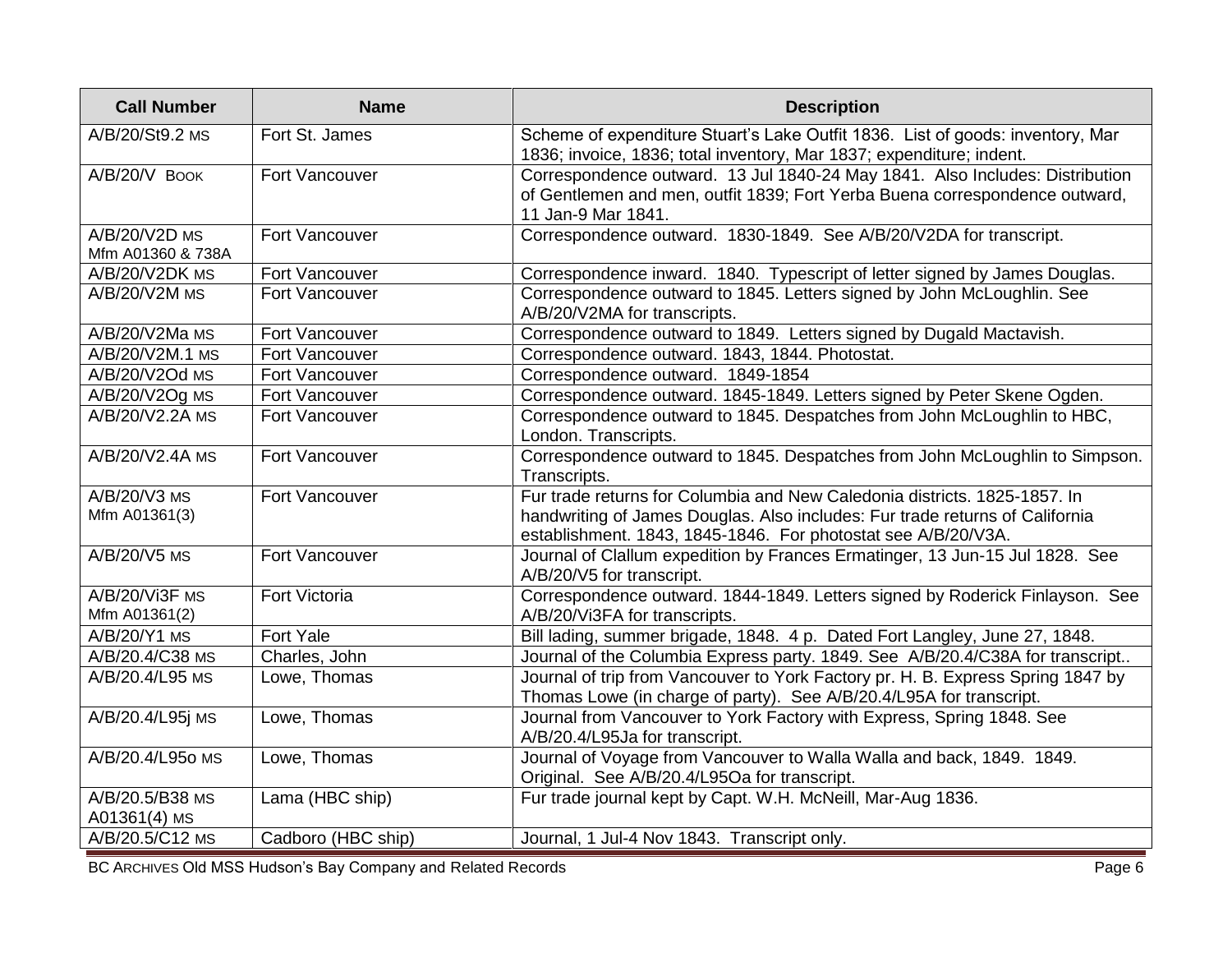| <b>Call Number</b>             | <b>Name</b>                                        | <b>Description</b>                                                                                                                                                                                                                                                                                      |
|--------------------------------|----------------------------------------------------|---------------------------------------------------------------------------------------------------------------------------------------------------------------------------------------------------------------------------------------------------------------------------------------------------------|
| A/B/20.5/C76 BOOK              | Convoy (ship) $\sqrt{l}$ Lama (ship) <sup>19</sup> | Logs [kept by W.H. McNeill]: Convoy, 1824-1825 and Lama, 12 May-29 Aug 1832.<br>Also includes invoices of cargo; Russian America Company, Norfolk Sound<br>(Sitka), invoices, 1827; and "Directions for entering the Principal Harbours on the<br>North West Coast of America". See also A/B/20.5/C76/2 |
| A/B/20.5/C83 MS                | Cowlitz (HBC ship)                                 | Journal of voyage, Columbia River to London, 18 Nov 1842-17 May 1843.                                                                                                                                                                                                                                   |
| A/B/20.5/C83 BOOK              | Cowlitz (HBC ship)                                 | Journal of a voyage, London to Sitka, 20 Sep 1843-25 Mar 1844. In handwriting<br>of Capt. W.H. McNeill and bound with Inventory and Expenditure of Stores and<br>Provisions 1842. <sup>20</sup>                                                                                                         |
| A/B/20.5/L16a Воок             | Lama (HBC ship)                                    | Account of sales of Brig Lama to San Francisco, 1834. Goods shipped by HBC on<br>board the brig Lama in San Francisco.                                                                                                                                                                                  |
| A/B/20.5/L16j BOOK             | Lama (HBC ship)                                    | Journal of a voyage kept on board the Honourable Hudson's Bay Co. Brig Lama<br>during the years 1832-1833. Log kept by Capt. W.H. McNeill, 11 Dec 1832-2 Dec<br>1833.                                                                                                                                   |
| A/B/20.5/M MS                  | Hudson's Bay Co.                                   | Voyage records of company ships. 1837-1844. Transcript only.                                                                                                                                                                                                                                            |
| A/B/20.5/V27L MS               | Lowe, Thomas                                       | Journal of a voyage from London to Sandwich Islands and Fort Tako (North West<br>Coast of America) in the Barques "Vancouver" and "Cowlitz" by Thomas Lowe. 7<br>Sep 1841-Jun 1842. See A/B/20.5/V27LA Book for typed transcript.                                                                       |
| A/B/20.52/C12 MS               | Cadboro (HBC ship)                                 | Inventories, etc. 1843-1847. Captain James Allan Scarborough. Transcripts only.                                                                                                                                                                                                                         |
| $A/B/25$ MS                    | Puget Sound Agricultural Co.                       | Papers relating to, including: prospectus; list of shareholders; dividend notice,<br>1852; circular re general meeting, 1841; prospectus sent to John McLoughlin,<br>1839; extract from minutes of a committee.                                                                                         |
| A/B/25/1 MS                    | Puget Sound Agricultural Co.                       | [Land] claims of employees at Fort Nisqually. n.d.                                                                                                                                                                                                                                                      |
| A/B/25/2 MS                    | Puget Sound Agricultural Co.                       | Abstract of valuation of the buildings and other improvements of the company's<br>establishments. n.d. Typescript.                                                                                                                                                                                      |
| A/B/25.9 MS                    | Puget Sound Agricultural Co.                       | Miscellaneous papers relating to [Washington Territory]. ca. 1852-1867.                                                                                                                                                                                                                                 |
| A/B/25/M14 MS<br>Mfm A01361(6) | McDonald, Archibald                                | Correspondence etc. re Puget Sound Agricultural Co 1839-1840. Letter-book<br>copies. Includes: Correspondence with Hudson's Bay Co. re personal funds,<br>1840-1848. See A/B/25/M14A for transcript and photocopy.                                                                                      |
| A/B/30/C15 BOOK                | Campbell, Robert                                   | Journal of Robert Campbell, 1808-1851 in the service of the Hudson's Bay<br>Company. n.d. Typed transcript only.                                                                                                                                                                                        |
| A/B/30/F49 BOOK                | Finlayson, Roderick                                | Autobiography. 1891. See A/B/30/F49A MS for transcript.                                                                                                                                                                                                                                                 |
| A/B/30/F49.1 MS                | Finlayson, Roderick                                | History of Vancouver Island and the Northwest coast. Transcript.                                                                                                                                                                                                                                        |
| A/B/30/T56 MS                  | Tod, John                                          | Reminiscences of 1821. Amalgamation dinner at York Factory. Photostat.                                                                                                                                                                                                                                  |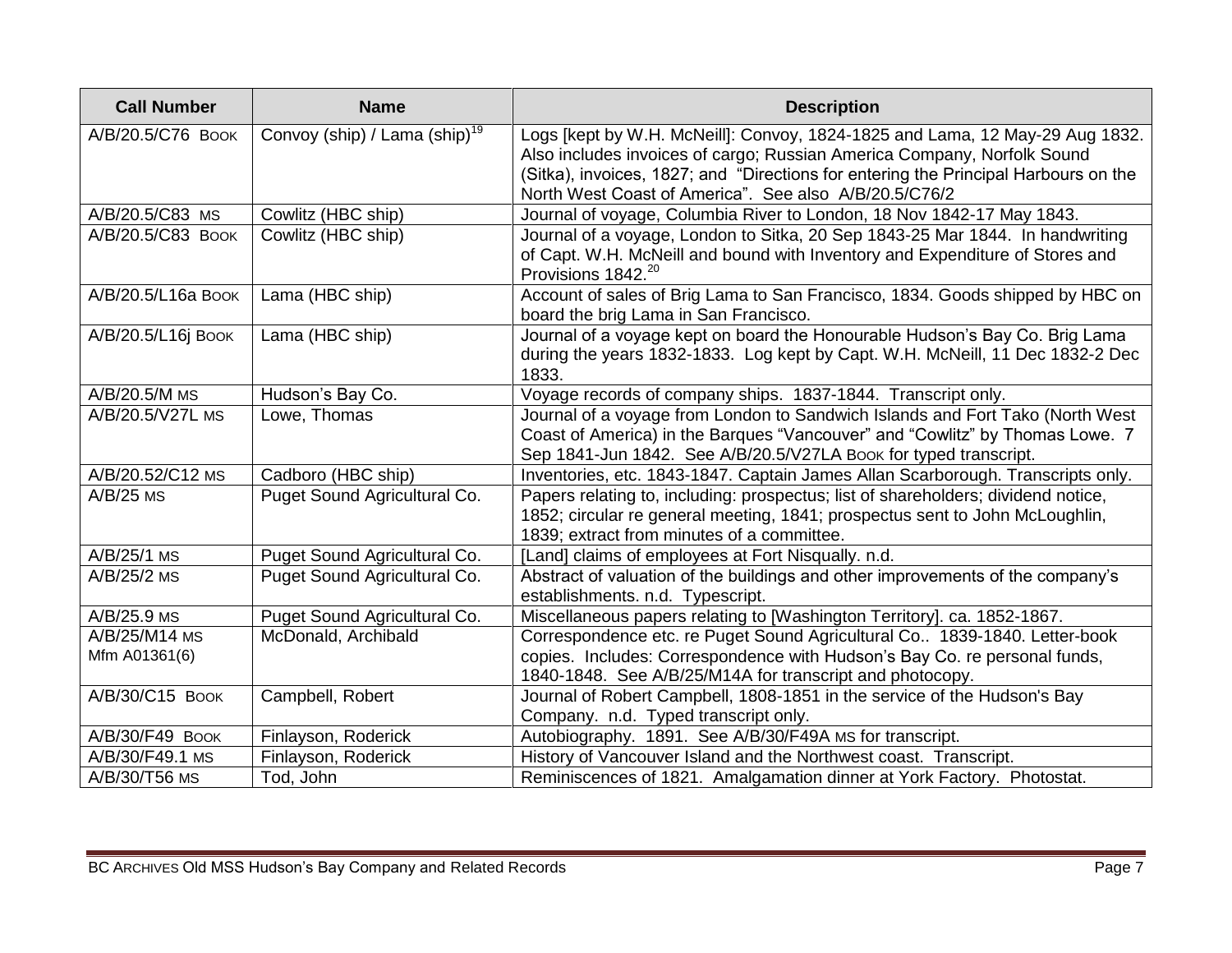| <b>Call Number</b>           | <b>Name</b>                            | <b>Description</b>                                                                                                                                                                                                                                                                                                                                                                                                                                                                                                                                                                                                                                                                                                    |
|------------------------------|----------------------------------------|-----------------------------------------------------------------------------------------------------------------------------------------------------------------------------------------------------------------------------------------------------------------------------------------------------------------------------------------------------------------------------------------------------------------------------------------------------------------------------------------------------------------------------------------------------------------------------------------------------------------------------------------------------------------------------------------------------------------------|
| A/B/40/AI5 MS                | Allan, George Traill                   | 1A Journal. Journey to Canada, 18 May-15 Aug 1830. Typed transcript only. <sup>21</sup><br>2A Journal of a voyage from Norway House to Fort Vancouver, 27Jul-25 Oct<br>1831. Typed transcript only. <sup>22</sup><br>3A Journal of a voyage from Fort Vancouver Columbia to York Factory Hudson's<br>Bay, 22 Mar-14 Jul 1841. <sup>23</sup> Typed transcripts only.<br>4A Journal, Oct-Nov 1841. See Oregon Pioneers Association Transactions, 1881.<br>7A reminiscences  Sandwich Islands, 1847-1849. Typed transcript only. <sup>24</sup>                                                                                                                                                                           |
| A/B/40/An32 MS               | Anderson, James                        | Correspondence outward. Letters written to brother from Lake Nipigon. 24 Dec<br>1846, 20 Apr 1847, 17 Jan 1849, 2 Apr 1849                                                                                                                                                                                                                                                                                                                                                                                                                                                                                                                                                                                            |
| A/B/40/An32.2<br><b>BOOK</b> | Anderson, James                        | Commission, correspondence inward and outward, journal, etc 1832,1853-1863.<br>Photostat copies in bound volume with indexes to correspondence. <sup>25</sup><br>Commission as Chief Factor, 12 March 1854, pp. 1-2<br>Correspondence inward, 1853-1863, pp. 3-55<br>$\bullet$<br>Correspondence outward, to 1849, pp. 58-69<br>Journal, 3-9 Apr 1832, pp. 70-77<br>"Supplement (from James Anderson Papers)", pp. 77-85<br>Correspondence outward, 1850-1868, pp. 86-139                                                                                                                                                                                                                                             |
| A/B/40/B412 MS               | Beioley, Jospeh                        | Beioley to John McLeod, Rupert House, 4 Aug 1834 and 29 Jul 1835.                                                                                                                                                                                                                                                                                                                                                                                                                                                                                                                                                                                                                                                     |
| A/B/40/B66.2 MS              | Bouché, Jean Baptiste                  | Engagement of Jean Baptiste D. Bouche <sup>26</sup> fils, 4 Mar 1831, by HBC for 3 years.<br>Amount due to him, 1848; amount due to his estate, 1865.                                                                                                                                                                                                                                                                                                                                                                                                                                                                                                                                                                 |
| A/B/40/D34 MS                | Dease, Peter Warren; Thomas<br>Simpson | Dease and Simpson to A.R. McLeod [at Fort Resolution], Fort Norman, 8 Sep<br>1837; [Dease and Simpson] to "Gentleman in charge of Fort Chipewyan", 23 Jan<br>1838. <sup>27</sup> Re HBC expedition to explore Arctic coast of North America.                                                                                                                                                                                                                                                                                                                                                                                                                                                                          |
| A/B/40/D75.2 BOOK            | Douglas, James                         | Diary, 22 Apr-2 Oct 1840, pp. 1-62. Trip to the Northwest coast, with<br>$\bullet$<br>chronological contents list on loose pages at front of volume. See<br>A/B/40/D75.2A for transcript. See also A/B/40/D75.4 MS.<br>Diary of a trip to California, 2 Dec 1840-23 Jan 1841, pp. 63-92. See<br>A/B/40/D75.3A for transcript,.<br>Notes on traditions and population of the Indians of the Northwest coast, pp.<br>118, 124-126, 128-130, 138-140. For transcript, see F1/D75.<br>Voyage records of HBC ships, pp. 132-137. See A/B/20.5M for transcript. <sup>28</sup><br>Diary, 14-16 Aug 1827, pp. 146-147. Trip down Connolly's river. For<br>transcript, see A/B/40/D75.1A. For second transcript, see B/20/1858 |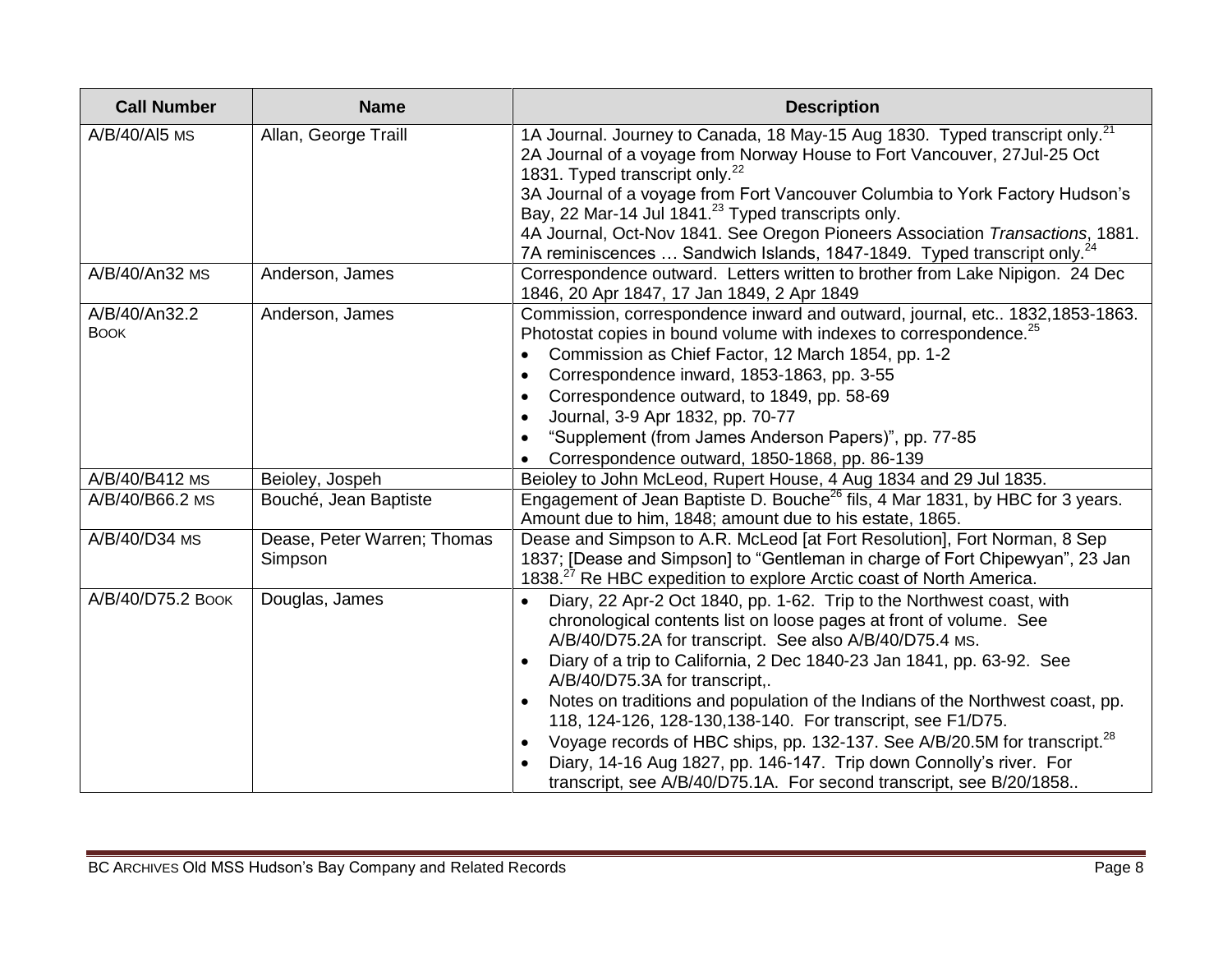| <b>Call Number</b>               | <b>Name</b>          | <b>Description</b>                                                                                                                                                                                                                                                                                                                                                                                                                                                                                                                                                                                                  |
|----------------------------------|----------------------|---------------------------------------------------------------------------------------------------------------------------------------------------------------------------------------------------------------------------------------------------------------------------------------------------------------------------------------------------------------------------------------------------------------------------------------------------------------------------------------------------------------------------------------------------------------------------------------------------------------------|
| A/B/40/D75.4 MS<br>Mfm A01361(1) | Douglas, James       | Diary, 6-21 Oct 1841. Trip to Sitka. See A/B/40/D75.4A for transcript.<br>[Diary], 1-21 Mar 1843. Trip to Fort Victoria ["Voyage to Northwest Coast"].<br>See A/B/40/C75.4A for transcript.<br>Diary, 26 Sep 1843. Trip to Fort George (Astoria). See A/B/40/D75.4A for<br>transcript.                                                                                                                                                                                                                                                                                                                              |
| A/B/40/Er62 MS                   | Ermatinger, Francis  | Ermatinger at Thompsons River to John McLeod at York Factory, 15 Mar<br>$\bullet$<br>1828. With transcript.<br>Ermatinger at Cowlitz to Angus McDonald, 9 Jan 1843. Photostat copy of<br>transcript.                                                                                                                                                                                                                                                                                                                                                                                                                |
| A/B/40/Er62.3 Воок               | Ermatinger, Edward   | Ermatinger papers. 1826-1843. Photocopy of transcripts of letters at PAC.                                                                                                                                                                                                                                                                                                                                                                                                                                                                                                                                           |
| A/B/40/Er62.4 MS                 | Ermatinger, Edward   | Letters to Ermatinger from John Work, William Todd, Jane Klyne McDonald and<br>Archibald McDonald, 2 Jan 1828-14 Nov 1856. Transcripts. <sup>29</sup> Index at front.                                                                                                                                                                                                                                                                                                                                                                                                                                               |
| A/B/40/F49 MS                    | Finlayson, Roderick  | Finlayson to James Douglas, 28 Jun 1844 "on affairs Charles Ross deceased".<br>With typed transcript.                                                                                                                                                                                                                                                                                                                                                                                                                                                                                                               |
| A/B/40/F862.2 MS                 | Fraser, Paul         | Appointment as Chief Trader, 17 Jan 1844.                                                                                                                                                                                                                                                                                                                                                                                                                                                                                                                                                                           |
| A/B/40/H383 MS                   | Henry, Alexander     | Travels in the Red River Department by Alexander Henry, Junr, Esq. of the North<br>West Company. Abridged. 7 Jul-9 Aug 1806. <sup>30</sup> Holograph transcript.                                                                                                                                                                                                                                                                                                                                                                                                                                                    |
| A/B/40/H88.9 MS                  | various              | Correspondence to/from James Douglas, Peter Skene Ogden, W.F. Tolmie and<br>Edward Huggins, 1848, from Fort Vancouver and Nisqually. Holograph copies of<br>letters. $31$ .                                                                                                                                                                                                                                                                                                                                                                                                                                         |
| A/B/40/M142 MS                   | McDonald, Archibald  | Correspondence outward to Edward Ermatinger. 5 Mar 1830-12 Apr 1849.<br>Mostly written from Fort Langley and Fort Colville. See A/B/40/M142A for<br>transcripts.                                                                                                                                                                                                                                                                                                                                                                                                                                                    |
| A/B/40/M16.4 MS                  | MacFarlane, Roderick | Report of a canoe expedition down the Begh-ula or Andersons River. Jun-Jul<br>1857. To James Anderson, Fort Good Hope, 15 Jul 1857. Photostat.                                                                                                                                                                                                                                                                                                                                                                                                                                                                      |
| A/B/20/M21 MS                    | McKinlay, Archibald  | Copy [by McKinlay] of his letter to Board of Management, dated [Fort] Vancouver,<br>22 Nov 1849, requesting a furlough.                                                                                                                                                                                                                                                                                                                                                                                                                                                                                             |
| A/B/40/M22.2A MS                 | McLeod, John         | Journal of Chief Trader John McLeod  North West and British Columbia, Memo<br>B  deposited by Malcolm Macleod in Library Archives of the Parliament of<br>Canada 3 May 1897 [by] Malcolm MacLeod. <sup>32</sup> [ca. Jul 1825-1826] Holograph<br>transcript of extracts from the journal with some annotations and a note on last<br>page about McLeod by Malcolm Macleod Includes "Journal of a voyage in a Boat<br>from Fort Vancouver near mouth of Columbia R. to Boat Encampment Western<br>end of Athabasca Pass - thence through that Pass to Edmonton Saskatchewan<br>R. on foot & horseback. <sup>33</sup> |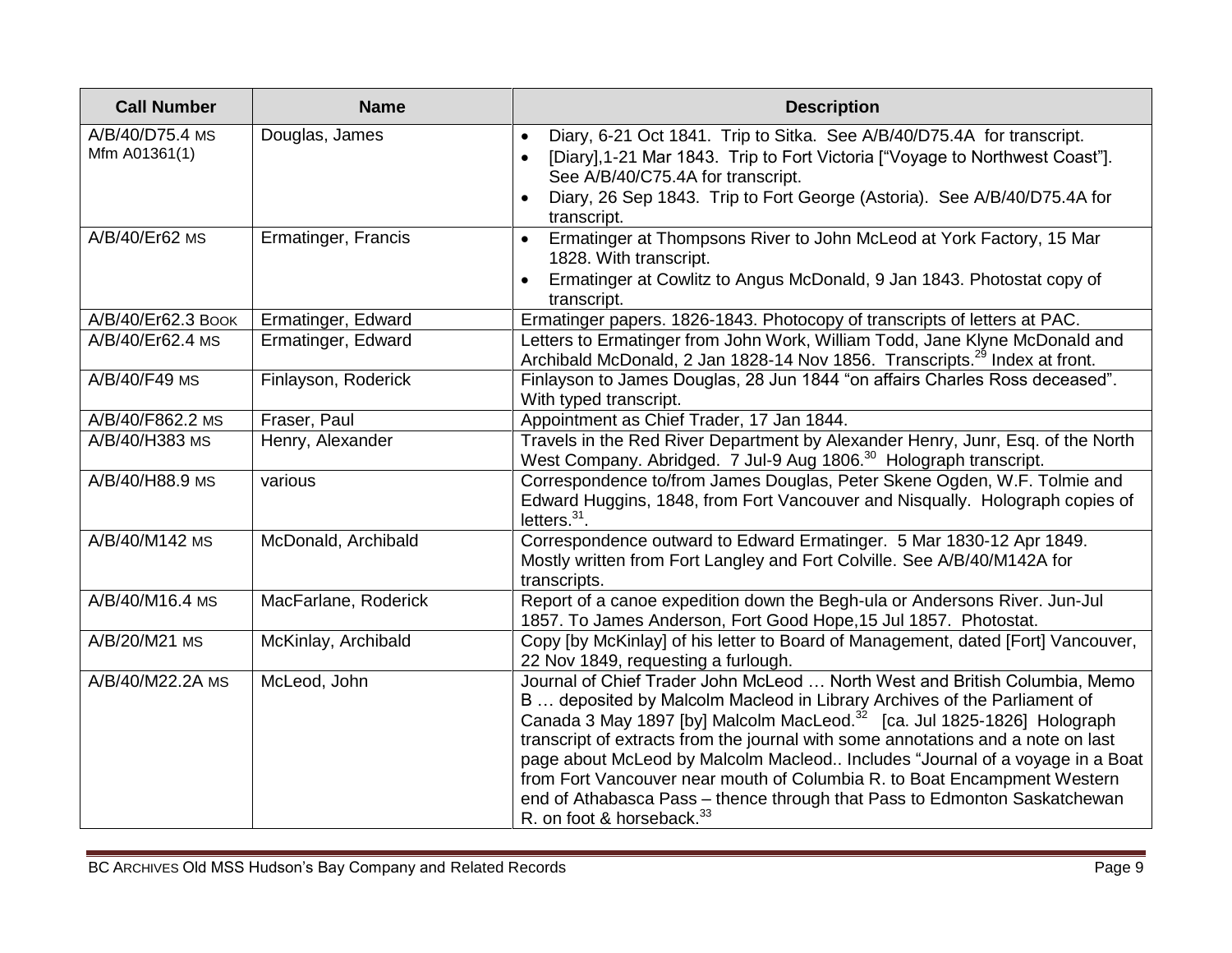| <b>Call Number</b> | <b>Name</b>              | <b>Description</b>                                                                                                                                                                                                                                                                                                                                                                            |
|--------------------|--------------------------|-----------------------------------------------------------------------------------------------------------------------------------------------------------------------------------------------------------------------------------------------------------------------------------------------------------------------------------------------------------------------------------------------|
| A/B/40/M22.3 MS    | McLeod, John             | Correspondence inward. Photostats of 5 letters, 1 Mar-5 Aug 1832; transcripts in<br>A/B/40/M22K BOOK . 1 original letter, [15] May 1833, not transcribed.                                                                                                                                                                                                                                     |
| A/B/40/M22K BOOK   | McLeod, John             | Journals and correspondence of John McLeod, Senior, Chief trader, Hudson's<br>Bay Co.,  one of the Earliest Pioneers in the Oregon Territory from 1812-1844.<br>Copied from the originals in the Dominion Government Archives by R.E.<br>Gosnell. <sup>34</sup> With table of contents. Typed transcript. Includes "Notes on the<br>Shuswap Indians" and "Biographical notes on John McLeod". |
| A/B/40/M224.2 MS   | McLeod, Archibald Norman | Journal. [15] Nov 1800-4 Jun 1801. Holograph transcript. <sup>35</sup> See NW 971F G259<br>for published transcript.                                                                                                                                                                                                                                                                          |
| A/B/40/M23 MS      | McNeill, William Henry   | Memorandum for Angus McDonald. From McNeill, Fort Nisqually, 6 Oct 1842.                                                                                                                                                                                                                                                                                                                      |
| A/B/40/M23A MS     | McNeill, William Henry   | Correspondence outward. McNeill (Sitka, New Archangel, and Stikine) 16 Feb-20<br>Mar 1845, to C. Humphreys, HBC Deputy Governor and Committee, John<br>McLoughlin, and John Work. Typed transcripts only. See A/B/20/Ni2 for letter-<br>book copies.                                                                                                                                          |
| A/B/40/M24.9 MS    | MacMillan, James         | Photostat of last page of letter of 21 Jan 1828 from MacMillan at Fort Langley to J.<br>McLeod. See A/B/40/M22K, pp. 102-105.                                                                                                                                                                                                                                                                 |
| A/B/40/M592 MS     | Miles, Robert Seaborn    | Miles to John McLeod, Ruperts House, 2 and 22 Oct 1837.                                                                                                                                                                                                                                                                                                                                       |
| $A/B/40/Oq2$ MS    | Ogden, Peter Skene       | Correspondence outward. 1831-1849.<br>Ogden to: A. McKinley, n.d., re Samuel Robertson death; W.F. Tolmie [at<br>Nisqually], 22 Oct 1847; John Haldane, 21 Apr 1849 [with typed transcript];<br>W.F. Tolmie, 2 Jun 1853; ?, 5 Jul 1853 and 2 Apr 1854. <sup>36</sup><br>Extract from CF Ogden's letters to Chief Traders Tod & Manson dated Colvile<br>22d Oct 1845 [Holograph].              |
| A/B/40/Og2.2 MS    | Ogden, Peter Skene       | Appointment as Chief Trader, 3 Mar 1824 (with photostat), and Appointment as<br>Chief Factor, 1 Jan 1835 (with photostat).                                                                                                                                                                                                                                                                    |
| A/B/40/Og22 MS     | Ogden, Peter Skene       | Ogden to Donald Mansion, Fraser's Lake, 12 Mar 1847. With typed transcript.                                                                                                                                                                                                                                                                                                                   |
| A/B/40/R735 MS     | Ross, Charles d. 1844    | Correspondence outward.<br>Ross to George Simpson, Fort McLoughlin 1 Oct 1842. Re translation of a list<br>of English words and phrases supplied by Simpson into language of Bella<br>Bella and Bella Coola tribes. Estimate of their population. With typed<br>transcript.<br>Ross to Donald Ross, Fort Victoria 10 Jan 1844.                                                                |
| A/B/40/R735.1 MS   | Ross, Charles d. 1844    | George Simpson to Ross, Red River Settlement 20 Jun 1844.                                                                                                                                                                                                                                                                                                                                     |
| A/B/40/R735.9 MS   | Ross, Charles d. 1844    | Appointment of Charles Ross as Chief Trader, 15 Dec 1842.                                                                                                                                                                                                                                                                                                                                     |
| A/B/40/R737 MS     | Ross, Isabella           | To James Douglas, Victoria 20 Nov 1860. Applying for statement of husband's<br>accounts at the time of his death with the Hudson Bay Co. With typed transcript.                                                                                                                                                                                                                               |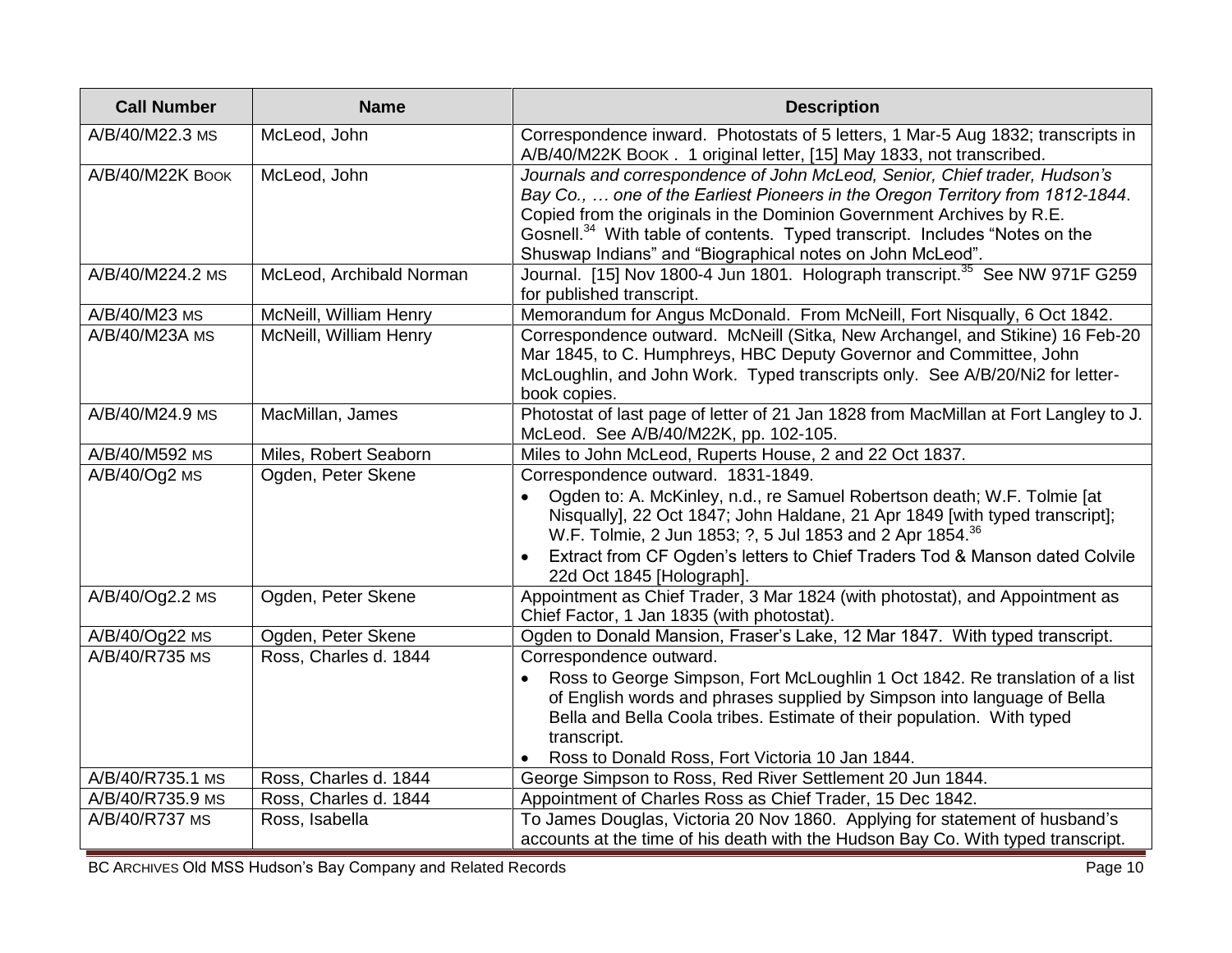| <b>Call Number</b>                    | <b>Name</b>                                                     | <b>Description</b>                                                                                                                                                                                                                                                                                                                                                                                                                                                                                                                                                                                                                                                                    |
|---------------------------------------|-----------------------------------------------------------------|---------------------------------------------------------------------------------------------------------------------------------------------------------------------------------------------------------------------------------------------------------------------------------------------------------------------------------------------------------------------------------------------------------------------------------------------------------------------------------------------------------------------------------------------------------------------------------------------------------------------------------------------------------------------------------------|
| A/B/40/Si5 MS                         | Simpson, Thomas                                                 | Correspondence outward to Archibald McKinlay.<br>From Fort Confidence, 22 Jan 1839, to McKinlay, New Caledonia.<br>From Red River, 27 May 1840, to McKinlay, Columbia.                                                                                                                                                                                                                                                                                                                                                                                                                                                                                                                |
| A/B/40/St9.1 MS                       | Stuart, John                                                    | Diary. 20 Dec 1805-28 Feb 1806. See A/B/40/St9.1A/1 for typed transcripts;<br>A/B/40/St9.1A/2 for typed transcript of transcript in Bancroft Collection, Berkeley,<br>1908; A/B/40/St9.1A/3 for photostat copy.                                                                                                                                                                                                                                                                                                                                                                                                                                                                       |
| A/B/40/T36.4 MS                       | Thomson, John                                                   | Journal - Mackenzie's river, alias Rocky Mountain. 1800-1801. <sup>37</sup> Holograph<br>typescript.                                                                                                                                                                                                                                                                                                                                                                                                                                                                                                                                                                                  |
| A/B/40/T56 MS                         | Todd, William                                                   | Todd at York Factory to Edward Ermatinger, 15 Jul 1829. With photostat copy of<br>transcript.                                                                                                                                                                                                                                                                                                                                                                                                                                                                                                                                                                                         |
| A/B/40/W89 MS                         | Work, John                                                      | Correspondence outward to Edward Ermatinger. 1828-1849. See A/B/40/W89A<br>for transcripts. <sup>38</sup>                                                                                                                                                                                                                                                                                                                                                                                                                                                                                                                                                                             |
| A/B/40/W89.1-15,<br>16A MS<br>Mfm 14A | Work, John                                                      | Journals. 1823-1835. See A/B/40/W89.1A-15A Book for transcripts. Both<br>originals and transcripts available online - see PR-1506 John Work fonds.                                                                                                                                                                                                                                                                                                                                                                                                                                                                                                                                    |
| A/B/40/W89M MS<br>Mfm 14A             | Work, John                                                      | Notebook. May-Jun 1834. Available online - see PR-1506 John Work fonds.                                                                                                                                                                                                                                                                                                                                                                                                                                                                                                                                                                                                               |
| A/B/90/B77 MS                         | <b>BC Library Association.</b><br><b>Bibliography Committee</b> | Hudson's Bay Co. 1935. See also: A/B/90/B77s A short list on the Hudson's Bay<br>Co. 1935.                                                                                                                                                                                                                                                                                                                                                                                                                                                                                                                                                                                            |
| A/B/90/C721 MS                        | Hudson's Bay Co.                                                | Columbia District. Establishment of servants. Transcript. 1839                                                                                                                                                                                                                                                                                                                                                                                                                                                                                                                                                                                                                        |
| A/B/90/F88 MS                         | French, Charles Hunt                                            | Hudson's Bay Co. posts and forts. Various dates.                                                                                                                                                                                                                                                                                                                                                                                                                                                                                                                                                                                                                                      |
| A/B/90/H84H MS                        | Hudson's Bay Co.                                                | Miscellaneous extracts and references relating to Joseph Howse. Photocopy.                                                                                                                                                                                                                                                                                                                                                                                                                                                                                                                                                                                                            |
| A/B/90/H86                            | Kootenay region                                                 | Miscellaneous extracts relating to Kootenay posts. Photocopy.                                                                                                                                                                                                                                                                                                                                                                                                                                                                                                                                                                                                                         |
| A/B/90/V89 Book                       | Voorhis, Ernest                                                 | Historic forts and trading posts of the French regime and of the English fur trading<br>companies. 1930.                                                                                                                                                                                                                                                                                                                                                                                                                                                                                                                                                                              |
| A/B/N42.6 MS                          | New Caledonia Post                                              | Miscellaneous accounts. 6 items. Mostly fragments.                                                                                                                                                                                                                                                                                                                                                                                                                                                                                                                                                                                                                                    |
| A/C/10/H862 MS                        | Hudson's Bay Co.                                                | Papers relating to the Arctic Searching Expedition. 1854-1855. George Simpson<br>to James Anderson and James Green Stewart, Lachine, 18 Nov 1854 -<br>Statements of advances to Expedition servants at Norway House, Upper Red<br>River, Isle a la Crosse, Lower Fort Garry - Expedition servants' accounts, outfits<br>1854 and 1855 - Amounts paid Red River voyageurs - Accounts of the three<br>Iroquois employed - Supplies to be forwarded to Fort Rae - Montreal Dept. debit<br>to Upper Red River for Expedition supplies. - Agreements with men - A. McBeath<br>to John Swanston, 24 Oct 1855 - Robert Campbell to Red River, 23 Jul 1855 -<br>Memo re rifles for Expedition |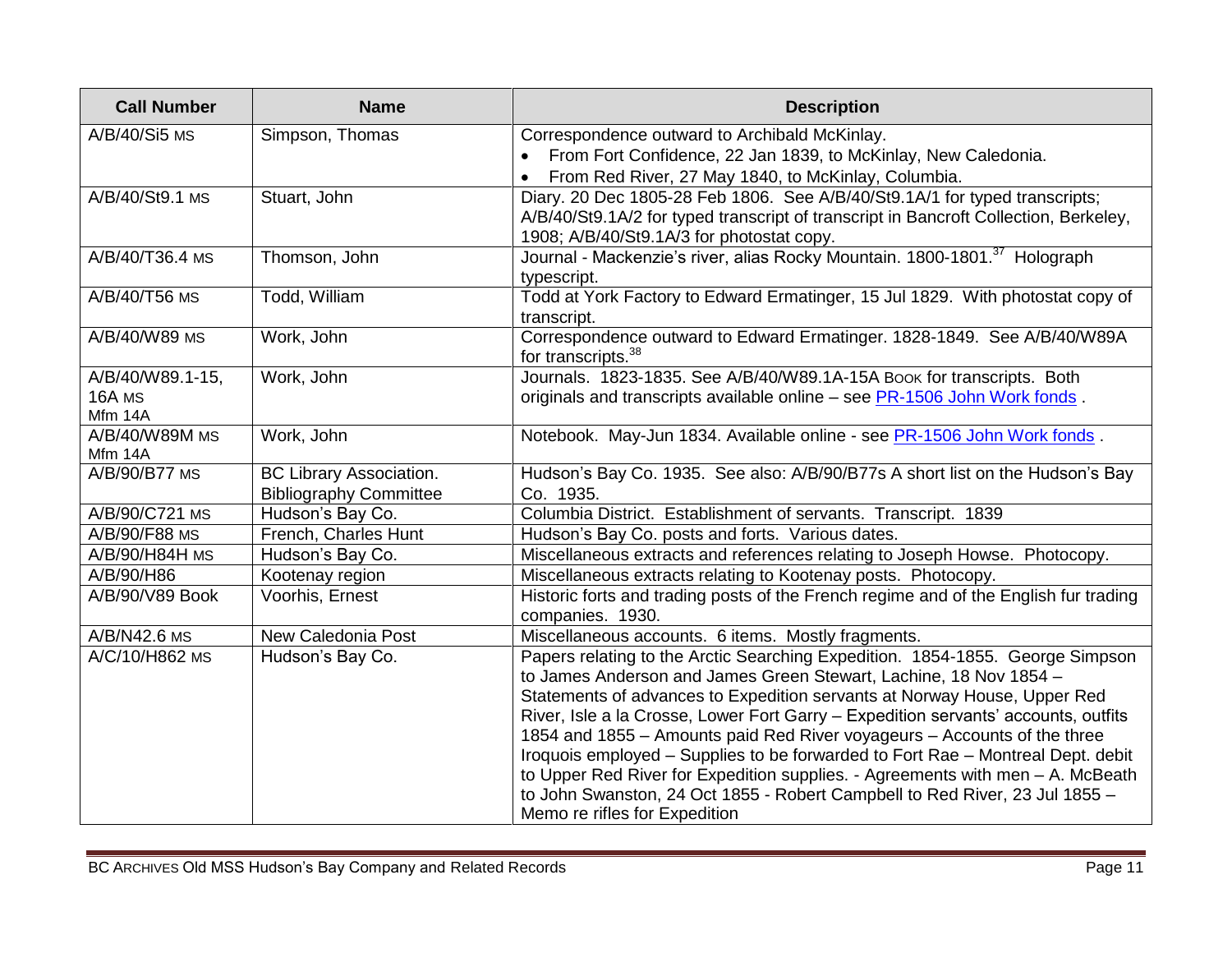| <b>Call Number</b>            | <b>Name</b>                | <b>Description</b>                                                                                                                                                                                                                                                                                                                                                                                                                                                                         |
|-------------------------------|----------------------------|--------------------------------------------------------------------------------------------------------------------------------------------------------------------------------------------------------------------------------------------------------------------------------------------------------------------------------------------------------------------------------------------------------------------------------------------------------------------------------------------|
| A/C/10/Si4 MS                 | Simpson, George            | Correspondence re Franklin [Arctic Searching] Expedition.<br>List of Articles forwarded by the Admiralty to the Hudson's Bay Co. for the use<br>of the officers to be sent in Command of the Expedition about to proceed in<br>search of any further traces of Sir John Franklin's ill-fated part, 2 Nov 1854<br>Simpson to James Green Stewart, 18 Nov 1854<br>Simpson to James Anderson and James Green Stewart, 18 Nov 1854                                                             |
| $A/C/15$ MS                   | Hudson's Bay Co., London   | Correspondence outward. ca. 1851-1866 (primarily 1854-1859) with W.F. Tolmie<br>at Nisqually, the Secretary of State for the Colonies, and James Douglas. Mostly<br>holograph copies (some with typed transcripts); some are typed transcripts only.                                                                                                                                                                                                                                       |
| A/C/15/1 MS                   | Hudson's Bay Co., London   | Reconveyance of Vancouver Island to the Crown. 3 Apr 1867. Certified true<br>copy, Joseph Trutch, 26 Oct 1867 and E.G. Alston, 19 Jun 1868. No. 3685<br>Registered 27 Sep 1867 in absolute Fees Book, Vol 3, fol. 257. Map removed<br>and transferred to map collection; see 17525C (880055-0027)<br>Public Record Office Copy. Treasury Records. Conveyance of Vancouver<br>Island to the Crown 1867 [Miscellanea. Various. No. 94]<br>Holograph copy [on blue lined paper].<br>$\bullet$ |
| A/C/15/2 MS                   | Hudson's Bay Co., London   | Correspondence and indentures of land sales on Vancouver Island. 1852-1857.                                                                                                                                                                                                                                                                                                                                                                                                                |
| A/C/15/3 MS                   | Hudson's Bay Co.           | Account of sales of land made by the Hudson's Bay Co. at Victoria. Jan.22, 1859-<br>Jan.1, 1862.                                                                                                                                                                                                                                                                                                                                                                                           |
| A/C/15/4 MS                   | Hudson's Bay Co.           | Indenture re Humboldt St. Lot 352                                                                                                                                                                                                                                                                                                                                                                                                                                                          |
| A/C/15/6 MS                   | Hudson's Bay Co., London   | Papers relative to ground upon which old government buildings stood. 1862.                                                                                                                                                                                                                                                                                                                                                                                                                 |
| A/C/15/H86 MS                 | Hudson's Bay Co.           | Conditions on which steam vessels are permitted to carry goods and passengers<br>to and from Fraser's River. 1 fold. sheet.                                                                                                                                                                                                                                                                                                                                                                |
| A/C/15/H86 BOOK<br>Mfm A01410 | Hudson's Bay Co.           | Records on the affairs of Victoria: HBC accounts with Government<br>departments, etc., 1852-1859 (pp.3-382). Includes activities in Nanaimo.<br>Victoria Land Office Accounts, 1858-1859 (pp. 450-467).<br>$\bullet$                                                                                                                                                                                                                                                                       |
| A/C/15/H86N MS                | Hudson's Bay Co., London   | Extract from Minutes of a Committee of the Hudson's Bay Co., 7 May 1855 re<br>Nanaimo district land purchased by the HBC after Douglas "had settled the claims<br>of the Nanaimo Indians upon the land  he was directed to appropriate for this<br>Company". Also covering letter, 17 Sep 1861, and map marking public and Indian<br>reserves, and village sites.                                                                                                                          |
| A/C/15/H86P BOOK              | Hudson's Bay Co., Victoria | J. D. Pemberton journal and letter book. 1851-1858.                                                                                                                                                                                                                                                                                                                                                                                                                                        |
| A/C/15/M252 MS                | Mactavish, William         | Extract from HBC, London, letter to MacTavish re income of Chief Factors and<br>Traders, 27 Apr 1865. MacTavish to John Inkster, Fort Garry, 3 Feb 1869, re G.O.<br>Corbett v A.G. Dallas court case.                                                                                                                                                                                                                                                                                      |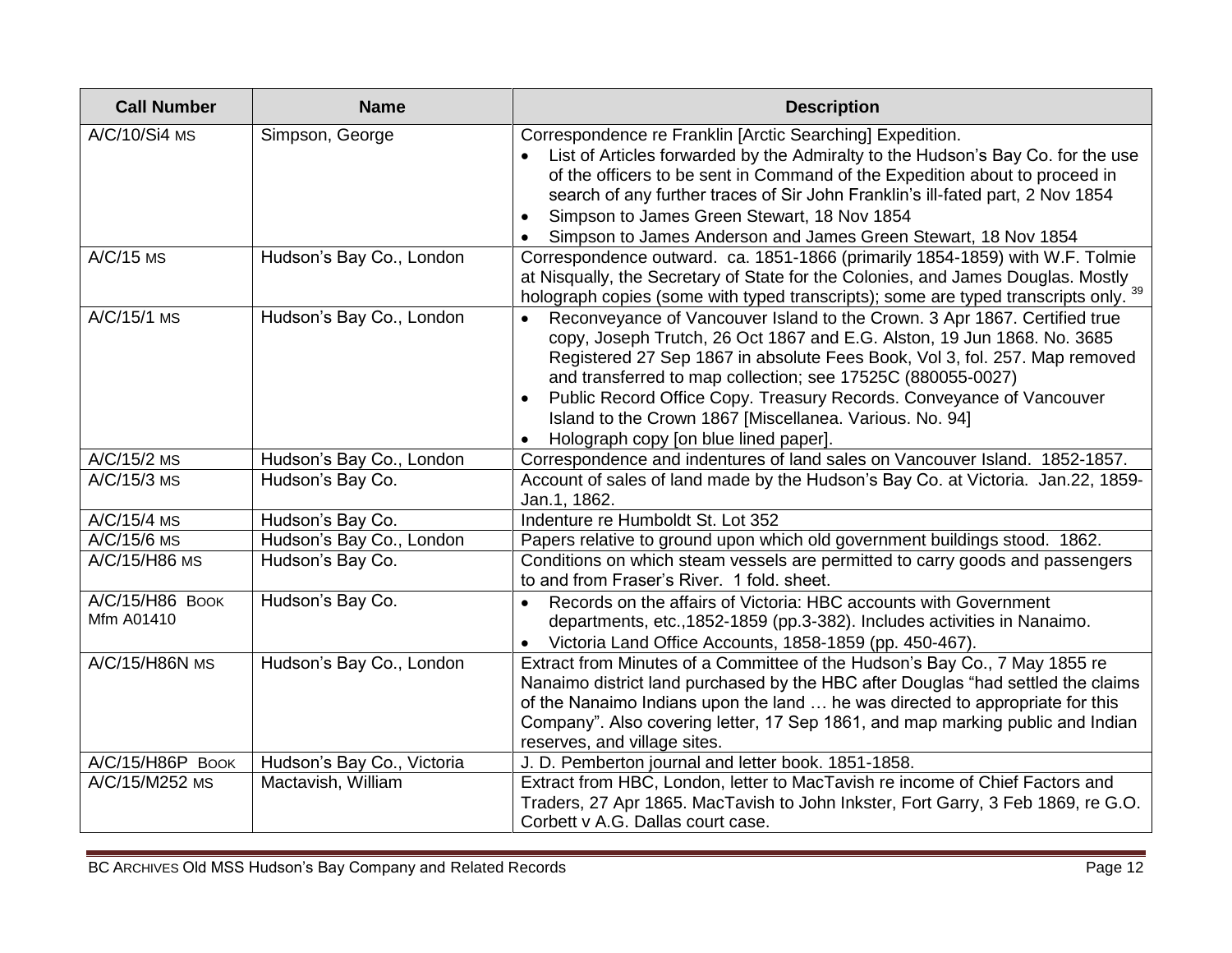| <b>Call Number</b> | <b>Name</b>                   | <b>Description</b>                                                                                                                                                                                                                                         |
|--------------------|-------------------------------|------------------------------------------------------------------------------------------------------------------------------------------------------------------------------------------------------------------------------------------------------------|
| A/C/15/P36 MS      | Hudson's Bay Co., London      | Correspondence with J. D. Pemberton. Instructions and Articles of Agreement<br>(1851), remuneration, leave of absence, Articles of Agreement (1855), leave of<br>absence request. With transcripts. <sup>40</sup>                                          |
| A/C/15/R26 MS      | Assiniboia (District) Council | Correspondence, memoranda, petitions, 1866-1868. Re roads, liquor, postal<br>service, Portage La Prairie, etc.                                                                                                                                             |
| A/C/15/V66D MS     | Hudson's Bay Co., Victoria    | Correspondence outward. 1859-1861. Mostly from A.G. (Alexander Grant)<br>Dallas, HBC representative for the "Western Department" based in Victoria. <sup>41</sup><br>Some letters have draft replies and/or comments written on them. Some<br>transcripts. |
| A/C/20/Al2 MS      | Fort Alexandria               | Annual statement, outfit 1850-51 [not complete]. Invoices of sundry merchandise<br>supplied Alexandria, outfit 1861.                                                                                                                                       |
| A/C/20/B11 MS      | Fort Babine                   | Sundry goods supplied Babines per outfit 1864.                                                                                                                                                                                                             |
| A/C/20/C76.2 MS    | <b>Fort Connolly</b>          | Provision account book, outfit 1869. On cover: Connolly's Lake Provision Account<br>Book. Servants advances; Fort expenses; Labour account; Cash sales.                                                                                                    |
| A/C/20/C76.3 MS    | <b>Fort Connolly</b>          | Inventory of sundry merchandise  remaining on hand at Connolly's Lake and<br>Buckley House, Lake Tatlah [sic] this twelfth day of February 1869.                                                                                                           |
| A/C/20/Ch2 MS      | Fort Chipewyan                | Correspondence outward. 29 Oct 1850-27 Aug 1851. Letters signed by James<br>Anderson. Photostats.                                                                                                                                                          |
| A/C/20/D16 MS      | <b>Fort Dallas</b>            | Correspondence relating to Fort Dallas and Fort Berens. 1857-1859. Extracts<br>from correspondence in HBC Archives.                                                                                                                                        |
| A/C/20/F86 MS      | <b>Fort Fraser</b>            | Sundry supplies to Fraser's Lake, Oct 1866.                                                                                                                                                                                                                |
| A/C/20/G29 MS      | Fort George                   | Inventories, invoices, servants' book debts, general expenses, 1864-1865; Sundry<br>goods supplied to Fort George, outfit 1865.                                                                                                                            |
| A/C/20/H86 BOOK    | Hudson's Bay Co.              | Duplicate register of persons employed by the Hudson's Bay Co. in North<br>America. 1 Jun 1821-1 Jun 1824. Photostat.                                                                                                                                      |
| A/C/20/K12 Воок    | Fort Kamloops                 | Journals. 1850-1855 (2 vol.); Jan 1859-Nov 1862 (2 vol.); 1 Jan 1867-10 Jul 1870<br>(1 vol., kept by Hamilton Moffatt). See A/C/20/K12A Book for transcripts.                                                                                              |
| A/C/20/M22 MS      | Fort McLeod                   | Outstanding Indian debts at McLeod's Lake, n.d.; Packing account, 1865.                                                                                                                                                                                    |
| A/C/20/R2 BOOK     | <b>Fort Rupert</b>            | Inventory of goods; accounts. 1861                                                                                                                                                                                                                         |
| A/C/20/R2.1 BOOK   | <b>Fort Rupert</b>            | Account book. 1864                                                                                                                                                                                                                                         |
| A/C/20/Si Book     | Fort Simpson (BC)             | Journal. 15 Sep 1859-31 Dec 1862                                                                                                                                                                                                                           |
| A/C/20/Si5 BOOK    | Fort Simpson (NWT)            | Journal. Feb 1851-Aug 1854. Kept by various people.                                                                                                                                                                                                        |
| A/C/20/St9.1 MS    | Fort St. James                | Accounts and private orders of people attached to the H.B.C. post, 1860-1870.                                                                                                                                                                              |
| A/C/20/St9.3 MS    | Fort St. James                | Expenses of leather trip. 2 lists: n.d., 1869.                                                                                                                                                                                                             |
| A/C/20/St9.4 MS    | Fort St. James                | Fort expenses, Stuart's Lake. Outfit 1869 and 1871. 1869 has expenses to 30<br>July only.                                                                                                                                                                  |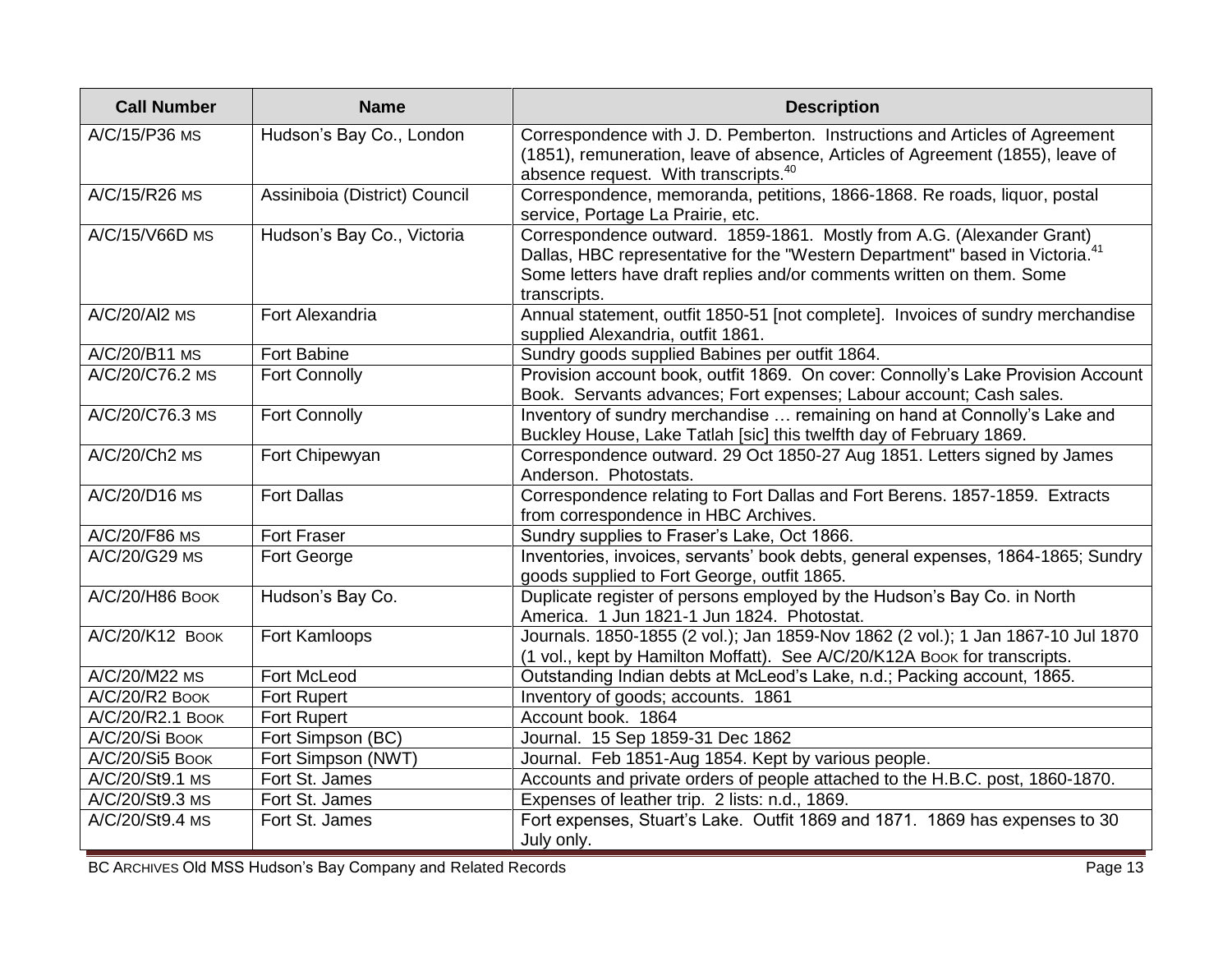| <b>Call Number</b>                  | <b>Name</b>            | <b>Description</b>                                                                                                                                                                                                                                                                      |
|-------------------------------------|------------------------|-----------------------------------------------------------------------------------------------------------------------------------------------------------------------------------------------------------------------------------------------------------------------------------------|
| A/C/20/St9.5 MS                     | Fort St. James         | Stuart's Lake packing account. 1866                                                                                                                                                                                                                                                     |
| A/C/20/Sw2 MS                       | <b>Swan River Post</b> | Swan river district. Packing and other accounts, employment agreements, etc. ca.<br>1853-1867                                                                                                                                                                                           |
| A/C/20V2Ma MS                       | Fort Vancouver         | Correspondence outward. 1854-1858. Several are typed transcripts only. Letters<br>signed by Dugald Mactavish. See A/C/20V2MaA for transcripts.                                                                                                                                          |
| A/C/20/Vi2 BOOK<br>Mfm A01411(4)    | <b>Fort Victoria</b>   | Correspondence outward to HBC on the affairs of Vancouver Island colony. 16<br>May 1850- 6 Nov 1855. Letter-book. Letters from James Douglas to Archibald<br>Barclay. See A/C/20Vi2A for transcript.                                                                                    |
| A/C/20/Vi3 Book                     | Fort Victoria          | Correspondence outward to HBC on the affairs of Vancouver Island colony. 11<br>Dec 1855-8 Jul 1859. Letter-book. Letters from James Douglas to William G.<br>Smith and Thomas Fraser. See A/C/20/Vi3A Book for transcript.                                                              |
| A/C/20/Vi3B MS                      | Fort Victoria          | John Work, Dugald Mactavish, Chief Factors Hudson's Bay Co. to James<br>Douglas, Governor of British Columbia, 24 Nov 1858, re land in BC claimed by<br>HBC and confirmation of title.                                                                                                  |
| A/C/20/Vi3D MS<br>A01360 (3) & 738A | <b>Fort Victoria</b>   | Correspondence outward. 1850-1859. Letters signed by James Douglas. See<br>A/C/20/Vi3DA for transcripts.                                                                                                                                                                                |
| A/C/20/Vi3F MS                      | <b>Fort Victoria</b>   | Correspondence outward. 1851-1866, 1871. <sup>42</sup> Letters signed by Roderick<br>Finlayson. Includes his 1871 application (with sketch map) to purchase land at<br>lower end of Babine Lake. Two 1854 letters are typed transcripts only.                                           |
| A/C/20/Vi3M MS                      | Fort Victoria          | Correspondence outward. 1858-1863. Letters signed by Dugald Mactavish. To<br>James Douglas, W.A.G. Young, J.D. Pemberton, Richard Moody. Two 1858<br>letters are typed transcripts only.                                                                                                |
| A/C/20/Vi3T MS                      | Fort Victoria          | Correspondence outward. W.F. Tolmie to E. Huggins, Nisqually, 22 Nov 1861<br>[typed transcript only]; Tolmie to Thomas Fraser, 26 Jun 1865 re James Douglas<br>land in James Bay (Section VI) [incomplete letter]; Tolmie to Henry Wakeford,<br>Acting Colonial Secretary, 15 Feb 1865. |
| A/C/20/Vi3W MS                      | Fort Victoria          | John Work to James M. Yale, 4 Apr 1859, re invoices for shipments to Fort<br>Langley. Typed transcript only. Note re transfer of original to MS-0557, vol.1, fol. 1                                                                                                                     |
| A/C/20/Vi4 Book                     | Fort Victoria          | Correspondence outward. 21 Dec 1856-25 Jan 1858. See A/C/20/Vi4A Book for<br>photocopy.                                                                                                                                                                                                 |
| A/C/20/Vi7 MS                       | <b>Fort Victoria</b>   | Correspondence inward from HBC, London. <sup>43</sup> 1849-1859. See A/C/20/Vi7A for<br>transcripts for some of the letters.                                                                                                                                                            |
| A/C/20/Vi8 MS                       | Fort Victoria          | Correspondence inward from HBC, London, to Rev. Edward Cridge: Letter of<br>appointment as chaplain to HBC and Memorandum of Agreement, 13 Sep 1854;<br>correspondence Jun 1859 in reference to re-appointment                                                                          |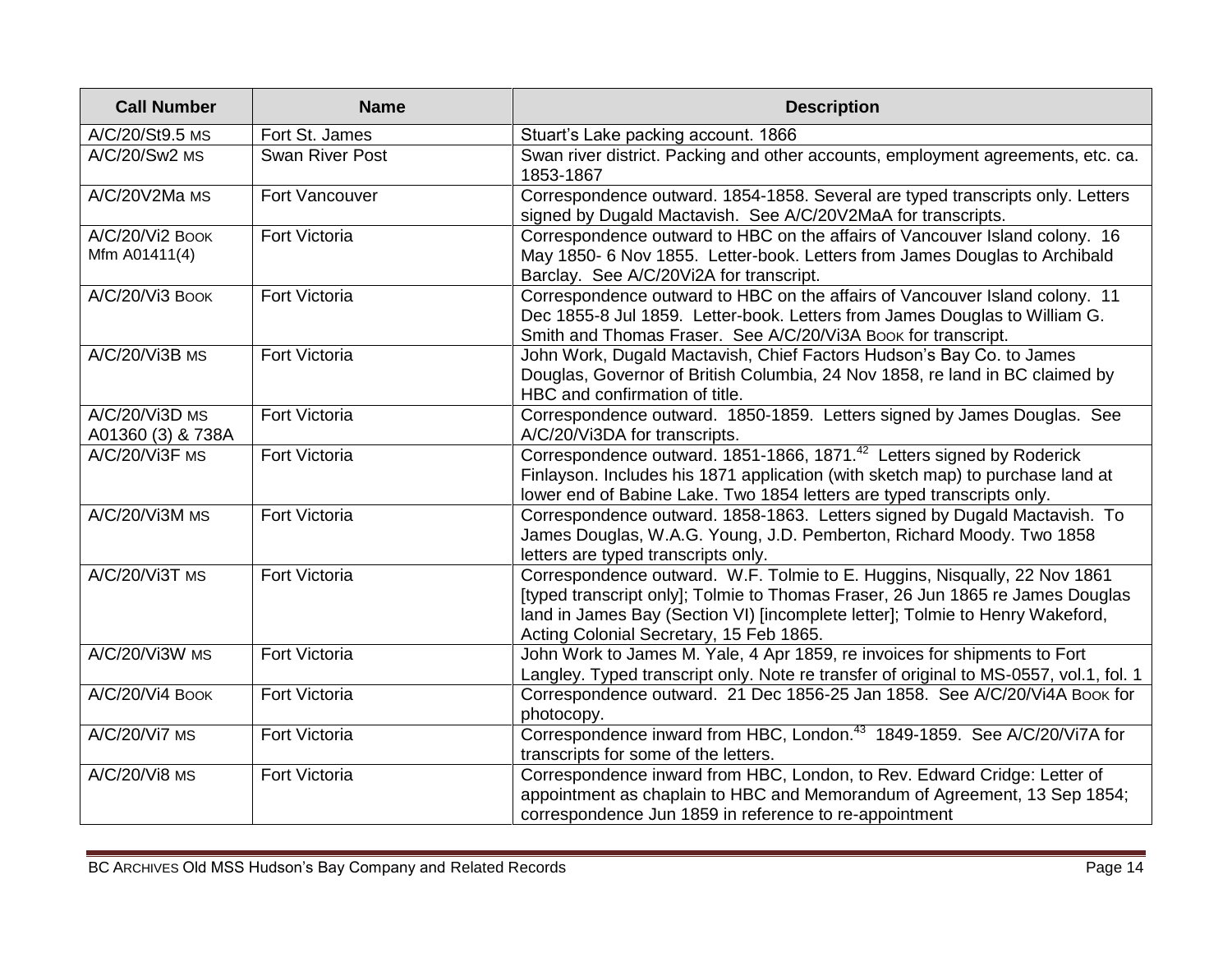| <b>Call Number</b>            | <b>Name</b>                  | <b>Description</b>                                                                                                                                                                                                                                                                                                                                                                                                                                                                                            |
|-------------------------------|------------------------------|---------------------------------------------------------------------------------------------------------------------------------------------------------------------------------------------------------------------------------------------------------------------------------------------------------------------------------------------------------------------------------------------------------------------------------------------------------------------------------------------------------------|
| A/C/20.1/N15 BOOK             | Fort Nanaimo                 | Correspondence. Aug 1852-Sep 1853. Between James Douglas and Joseph<br>William McKay. Transcript only.                                                                                                                                                                                                                                                                                                                                                                                                        |
| A/C/20.1/N15.2<br><b>BOOK</b> | Fort Nanaimo                 | Journal. Aug 1855-Mar 1857. Kept by Charles Edward Stuart. Transcript only.                                                                                                                                                                                                                                                                                                                                                                                                                                   |
| A/C/20.5/L12 BOOK             | Labouchere (HBC ship)        | Fur trade journal. 1859-1861                                                                                                                                                                                                                                                                                                                                                                                                                                                                                  |
| A/C/20.5/Ot8M MS              | Otter (HBC ship)             | List of furs furnished to steamer Otter and price list of furs, 1866.                                                                                                                                                                                                                                                                                                                                                                                                                                         |
| A/C/20.5/Un1 Book             | Una (HBC ship)               | Journal kept on board by Capt. W.H. McNeill. 20 Oct-12 Nov 1851                                                                                                                                                                                                                                                                                                                                                                                                                                               |
| A/C/25/H86 MS                 | Hudson's Bay Co., London     | Grant of Lands in Vancouver Island to Puget Sound Agricultural Co., 1854.                                                                                                                                                                                                                                                                                                                                                                                                                                     |
| A/C/25/P96 MS                 | Puget Sound Agricultural Co. | Correspondence outward. 1854, 1856, 1864                                                                                                                                                                                                                                                                                                                                                                                                                                                                      |
| A/C/30/F49 BOOK               | Finlayson, Roderick          | Autobiography. 1891. For transcript see A/B/30/F49A MS.                                                                                                                                                                                                                                                                                                                                                                                                                                                       |
| A/C/30/F49.1 MS               | Finlayson, Roderick          | History of Vancouver Island and the Northwest coast. Transcript.                                                                                                                                                                                                                                                                                                                                                                                                                                              |
| A/C/40/An32 MS                | Anderson, James              | Incomplete holograph letter to "My dear Aleck" (A.C. Anderson), 22 Jul 1857.<br>Letters [letter-book copies?] Dec 1858-Dec 1859, mostly to George Simpson. <sup>44</sup><br>Photostat copies. <sup>45</sup>                                                                                                                                                                                                                                                                                                   |
| A/C/40/An32.3 BOOK            | Anderson, James              | Correspondence outward and journals. 1850-1855. Photostat copies.<br>Letters, 1852-1855, pp. 1-82<br>Journal, 5 Jun-22 Sep 1850, [account of trip from] Fort William to Lac La<br>Pluie, thence to Norway House, Cumberland and Athabasca, pp. 83-116<br>Journal, 21 May-12 Aug 1852, from [Fort] Simpson to Portage La Loche, etc.,<br>pp. 117-130<br>Journal, 19 Jun-16 Aug 1853, from [Fort] Simpson to Portage La Loche, etc.,<br>pp. 131-138                                                             |
| A/C/40/An32.5 Book            | Anderson, James              | Journals of voyages. 1854, 1856. Photostat copies.<br>From [Fort] Simpson to Fort Hope, etc., 22 May-13 Aug 1854, pp. 1-18.<br>From [Fort] Simpson to Liard and return, 22-30 May 1856, pp. 19-22.<br>From [Fort] Simpson to Portage La Loche, 19 Jun-11 Aug 1856, pp. 23-28.<br>[incomplete – to 31 July only – see A/C/40/An32.9 MS for complete copy]                                                                                                                                                      |
| A/C/40/An32.7 Book            | Anderson, James              | Journal, correspondence, etc. 1855-1858. Photostat copies. <sup>46</sup><br>Journal of expedition in search of Sir John Franklin, <sup>47</sup> 28 May-3 Sep 1855, pp.<br>$\bullet$<br>1-81. See A/C/40/An32.8 Ms for typed transcript and holograph transcript.<br>Correspondence outward, 1855-1858, pp. 82-101, 133-137, 141.48<br>$\bullet$<br>Mackenzie River District report, 1858, pp. 104-132. See also A/C/20/Sm4 MS.<br>Mackenzie River District census, 1858, pp. 138-140. See also A/C/20/Sm5 Ms. |
| A/C/40/An32.7 MS              | Anderson, James              | Notes regarding Navigation of the West Branch of the Liard River [1852?].<br>Photostat copy.                                                                                                                                                                                                                                                                                                                                                                                                                  |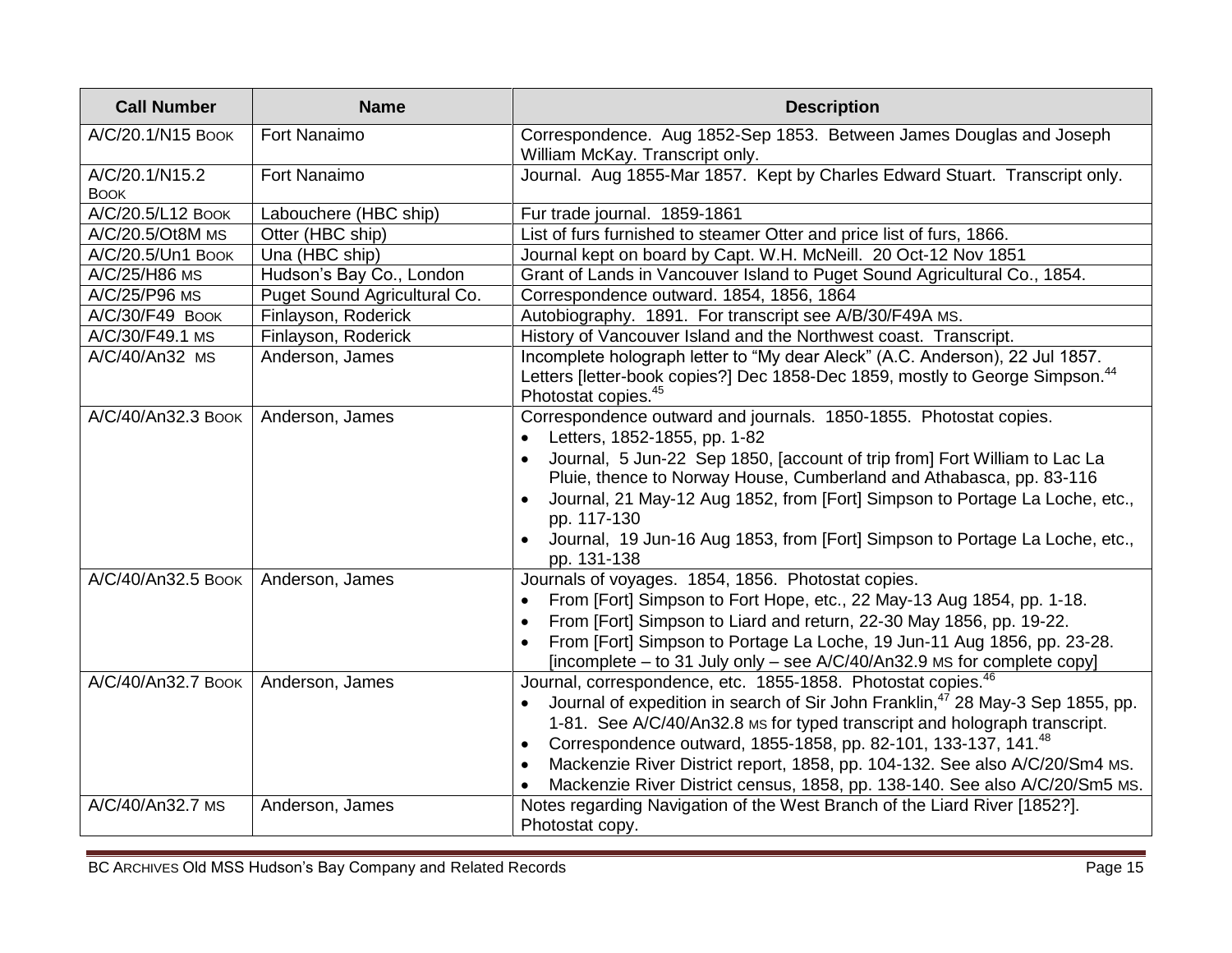| <b>Call Number</b> | <b>Name</b>                      | <b>Description</b>                                                                                                                                                                                                                                                                         |
|--------------------|----------------------------------|--------------------------------------------------------------------------------------------------------------------------------------------------------------------------------------------------------------------------------------------------------------------------------------------|
| A/C/40/An32.9 MS   | Anderson, James                  | Journal of a voyage from [Fort] Simpson to Portage La Loche, 19 Jun-11 Aug<br>1856. Photostat copy. See A/C/40/An32.5 Book for copy to 31 July.                                                                                                                                            |
| A/C/40/An32.10 MS  | Anderson, James                  | [Journal of voyage] From [Fort] Simpson to Portage La Loche, 19 Jun-17 Aug<br>1857. Photostat copy.                                                                                                                                                                                        |
| A/C/40/An32.11 MS  | Anderson, James                  | Journal of voyage from Fort Simpson to Good Hope, Norway House, etc, 27 May-<br>12 Dec 1858. Photostat copy.                                                                                                                                                                               |
| A/C/40/An332 MS    | Anderson, Thomas B.              | From T.B. Anderson (Montreal) to Peter Skene Ogden (Fort Vancouver), [8] Mar,<br>21 Apr, and 28 May 1853.                                                                                                                                                                                  |
| A/C/40/B64 MS      | Bonneville, B.L.E. <sup>49</sup> | Bonneville to [James] Anderson, Fort Vancouver W.T., 2 Apr 1855                                                                                                                                                                                                                            |
| A/C/40/B66.2 MS    | Bouche, James                    | Employment contract with HBC, 23 Apr 1857, for 2 years. In French. Also letter<br>on HBC letterhead, dated Fort St. James, 4 Dec 1908 "Memo for Mr. Gosnell re<br>Photograph No. 10" - taken by Father Morice of James Bouchie ca. 1898.                                                   |
| A/C/40/C43 MS      | Chenoweth, F.A.                  | Chenowieth to P.S. Ogden, 29 May 1854 re shipment to Cascades.                                                                                                                                                                                                                             |
| A/C/40/C43 MS      | Cooper, James                    | "Maritime Matters on the Northwest Coast and affairs of the Hudson's Bay<br>Company in early times." Victoria, 1878. Photostat copy.                                                                                                                                                       |
| A/C/40/C62 MS      | Clouston, Robert                 | Letters from Honolulu, Sandwich Islands. To Alexander C. Anderson, 21 Feb<br>1852; to James Douglas, 17 and 31 May 1858. With typed transcripts; original<br>missing for 17 May 1858.                                                                                                      |
| A/C/40/C78 BOOK    | Cooper, James                    | Maritime matters on the Northwest Coast and affairs of the Hudson's Bay Co. in<br>early times. 1878.                                                                                                                                                                                       |
| A/C/40/D16 MS      | Dallas, Alexander Grant          | Dallas to J.W. McKay, 28 Jul 1863. "Private and Confidential". With typed<br>transcript.                                                                                                                                                                                                   |
| A/C/40/F49.2 MS    | Finlayson, Roderick              | Appointments:<br>Chief Trader, 23 Jan 1850 (with photostat copy)<br>$\bullet$<br>Member of the Council of Vancouver Island, 16 Mar 1852 <sup>50</sup><br>Member of [HBC] Council and Chief Factor, 1 Feb 1859 (accompanied by<br>letter, with envelope, from HBC Secretary re appointment) |
| A/C/40/F862 MS     | Fraser, Paul <sup>51</sup>       | Correspondence outward, from Thompsons River, to James Douglas, n.d.; Eden<br>Colvile, 20 Mar 1852 <sup>52</sup> (photostat); A. McDonald, 28 [Aug] no year (typed<br>transcript); James M. Yale, 9 Aug 1853 (typed transcript)                                                            |
| A/C/40/F862c MS    | Fraser, Paul                     | Correspondence inward. 1853-1854                                                                                                                                                                                                                                                           |
| A/C/40/M14 MS      | McDonald, Angus                  | Letter to A.C. Anderson, 28 Feb 1860. With typed transcript.                                                                                                                                                                                                                               |
| A/C/40/M143 MS     | McDonald, Jane Klyne             | Letter to E. Ermatinger, 14 Nov [1856].                                                                                                                                                                                                                                                    |
| A/C/40/M25 MS      | MacTavish, Dugald                | MacTavish to W.E. Tolmie, 28 Mar 1866 <sup>53</sup> and 19 Jun 1866.                                                                                                                                                                                                                       |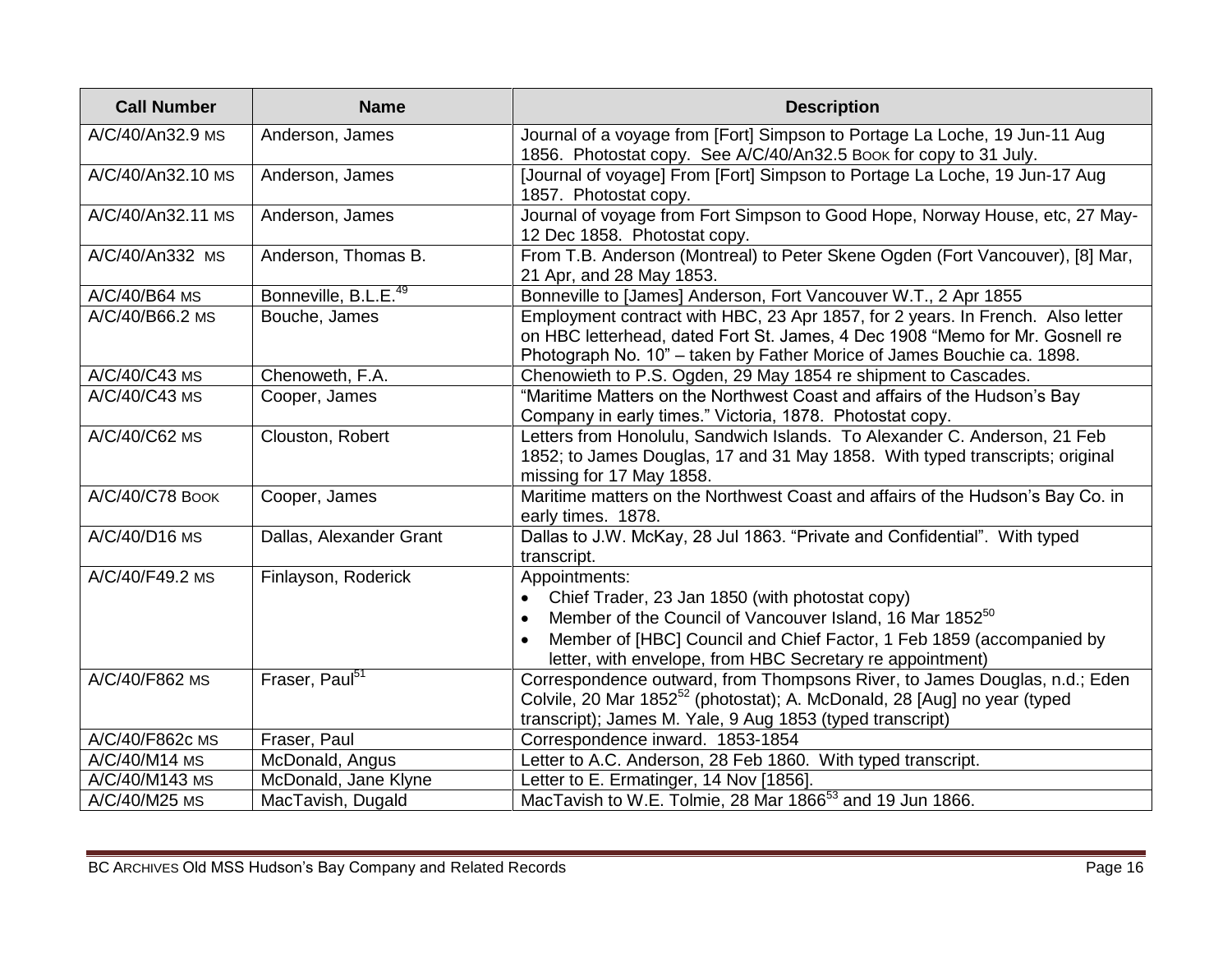| <b>Call Number</b> | <b>Name</b>               | <b>Description</b>                                                                                                                                                                                                                                                                                                                                                         |
|--------------------|---------------------------|----------------------------------------------------------------------------------------------------------------------------------------------------------------------------------------------------------------------------------------------------------------------------------------------------------------------------------------------------------------------------|
| A/C/40/M72.5 MS    | Moberly, Henry John       | Sketch of Jasper House, 1854-1861. Made 28 Nov 1928 by former Chief Factor.<br>Also letter signed by Moberly on same day re site of Jasper House. Original<br>sketch and facsimiles.                                                                                                                                                                                       |
| $A/C/40/Qg2$ MS    | Ogden, Peter Skene        | Correspondence outward. 1851-1852. With typed transcripts for most letters.                                                                                                                                                                                                                                                                                                |
| A/C/40/Og22 MS     | Ogden, Peter              | Letter to James Douglas, Governor, 27 Jul 1860, requesting payment of \$102<br>supplied to Major Downie at Stuart lake, who arrived there in a destitute state.                                                                                                                                                                                                            |
| A/C/40/Si5 MS      | Simpson, George           | Memorandum and rough sketch of the Hudson's Bay Co. and Puget Sound<br>Agricultural Co.'s possessory rights in Oregon. 1852                                                                                                                                                                                                                                                |
| A/C/40/W24 MS      | Work, John McAdoo.        | Correspondence outward. With typed transcripts. Receipt, 8 Feb 1855; to H.W.<br>Corbett, 23 Aug 1855 re purchase of cotton from HBC; to "Huggins". 5 Oct 1855<br>(typed transcript only); to "Huggings", 15 Nov 1855; to Sinclair, 2 Nov 1857; to<br>Sinclair, 14 Dec 1857 re request for rum (no transcript); to "Huggins", 17 Jul 1862.                                  |
| A/C/40/W89 MS      | Work, John                | Correspondence outward. With typed transcripts.<br>To Archibald Barclay, 20 Feb 1850, requesting account be opened in HBC<br>books for daughter Jane (wife of W.F. Tolmie) with £300<br>To Edward Ermatinger, 14 Mar 1853, and 8 Aug 1856 (with cross writing re<br>death of James Sinclair during attack on the Cascades)<br>To A.C. Anderson, 7 Apr 1858 (no transcript) |
| A/C/40/W89A MS     | Work, John                | Correspondence outward to W.F. Tolmie. 1851-1855. Transcripts only. See MS-<br>0557 for original letters.                                                                                                                                                                                                                                                                  |
| A/C/90/H86 MS      | Hudson's Bay Co., London  | Extracts re indenture for the conveyance by the Colony of Vancouver Island of<br>6,193 acres of land situate at Nanaimo. 1855. Typescript.                                                                                                                                                                                                                                 |
| A/C/90/H86/1 MS    | Hudson's Bay Co.          | Memorandum of regulations for the guidance of the Board of Management of the<br>Western Department, Victoria, Vancouver Island. 20 Feb 1861. Typescript.                                                                                                                                                                                                                   |
| A/C/90/H86/2 MS    | Hudson's Bay Co.          | Memo recording the establishment of various trading posts in B.C. Undated.<br>Gives dates for the establishment of Stikine Post (1867) and Fort McLoughlin<br>(1833). The memo also gives a date for the ascent of the Stikine River by P. S.<br>Ogden and brief information on Fort Simpson.                                                                              |
| A/C/90/H87 MS      | Hudson's Bay Co.          | Jean [Baptiste] Chaulifoux's <sup>54</sup> Engagement Comm[encin]g June 1 <sup>st</sup> [18]55 Ending<br>June 1 <sup>st</sup> [18]57. Agreement made 1 Apr 1855 with W.F. Tolmie as agent of HBC.<br>Includes typed transcript.                                                                                                                                            |
| $A/D/15$ MS        | Hudson's Bay Co., London  | Correspondence outward. 1871-1900. Letters signed by William Armit.                                                                                                                                                                                                                                                                                                        |
| A/D/15/H86 MS      | Hudson's Bay Co.          | Affidavit re surrender of land of virtue of the indenture, 1867. 1872.                                                                                                                                                                                                                                                                                                     |
| A/D/15/R41 Book    | Richmond, Frederick Henry | Report on stores etc. 1923. Typescript.                                                                                                                                                                                                                                                                                                                                    |
| A/D/20/B11.1 MS    | <b>Fort Babine</b>        | Accounts, 1888, 1889. Trading account, 1888; balance sheet, 1889.                                                                                                                                                                                                                                                                                                          |
| A/D/20/C76 MS      | <b>Fort Connolly</b>      | Accounts, 1888, 1889. Trading account 1888, balance sheet, 1889.                                                                                                                                                                                                                                                                                                           |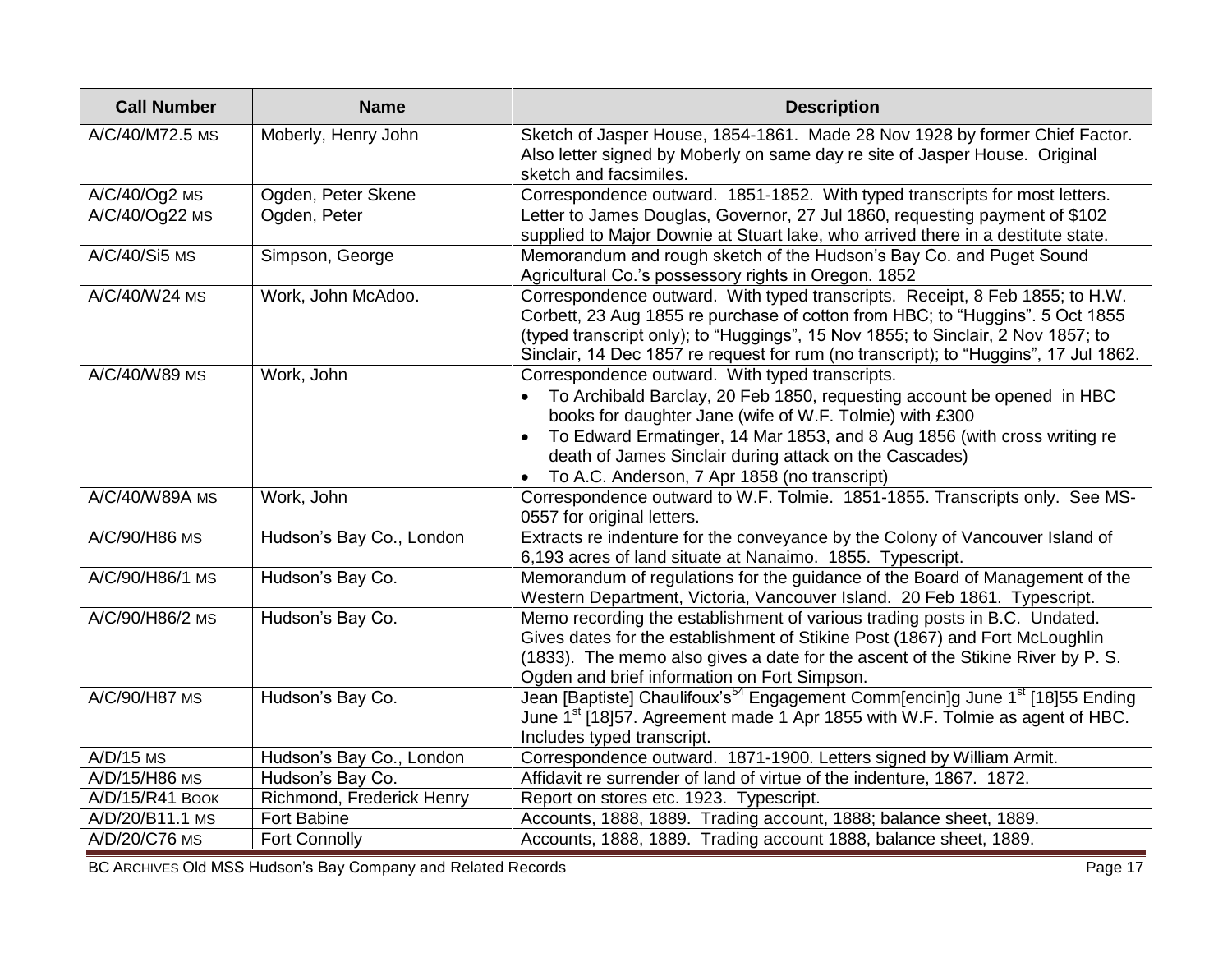| <b>Call Number</b> | <b>Name</b>                    | <b>Description</b>                                                                                                                                                                  |
|--------------------|--------------------------------|-------------------------------------------------------------------------------------------------------------------------------------------------------------------------------------|
| A/D/20/F86 MS      | <b>Fraser Lake</b>             | Correspondence outward. 1894, 1895.                                                                                                                                                 |
| A/D/20/F86.1 MS    | Fort Fraser                    | Papers relating to Fort Fraser: Statement of furs traded  April, 1892; Trading<br>account, 1888; Balance sheet, outfit 1889; Made beaver trading balance, 1891.                     |
| A/D/20/G29 MS      | Fort George                    | Papers relating to Fort George: List of C. Ogden's furs bought at Fort George,<br>outfit 1894; Balance sheet, outfit 1889; Trading account, outfit 1888.                            |
| A/D/20/G76 MS      | <b>Fort Grahame</b>            | Balance sheet of Fort Grahame Post, New Caledonia District, outfit 1889. 1 sheet<br>folded. Original.                                                                               |
| A/D/20/L96 BOOK    | Lubbock, M. A.                 | The company in the north. 1936. Typescript and pictures.                                                                                                                            |
| A/D/20/M22 MS      | Fort McLeod                    | McLeod Lake. Correspondence outward.                                                                                                                                                |
| A/D/20/M22.1 MS    | Fort McLeod                    | Papers relating to Fort McLeod: Goods forwarded to McLeod's Lake from Stuart's<br>Lake, 1888; Trading account McLeod Post, 1888; Balance sheet, McLeod's Lake<br>Post, outfit 1889. |
| A/D/20/N42 MS      | New Caledonia Post             | Balance sheet, New Caledonia District, outfit 1889, 1890, 1892.                                                                                                                     |
| A/D/20/N42.1 MS    | New Caledonia Post             | HBC duplicate way bills of goods forwarded from Quesnelle to Stuarts Lake by<br>Thomas Hutchinson and William Lyne, Jul-Sep 1877. Holograph.                                        |
| A/D/20/N42.2 MS    | New Caledonia Post             | Memorandum for the guidance of the officer who selects New Caledonia District<br>outfit, 1891.                                                                                      |
| A/D/20/N42.3 MS    | New Caledonia Post             | Miscellaneous papers relating to New Caledonia.                                                                                                                                     |
|                    |                                | Statement schooners' expenses.                                                                                                                                                      |
|                    |                                | Comparative statement of furs, 1890-1891.<br>$\bullet$                                                                                                                              |
|                    |                                | Profit and loss, outfit 1892.<br>$\bullet$                                                                                                                                          |
|                    |                                | New Caledonia district invoices; outfits 1890 and 1891 compared.                                                                                                                    |
|                    |                                | New Caledonia district statement of expenses, outfit 1889.                                                                                                                          |
| A/D/20/N81 MS      | Northern Dept. Athabasca Dist. | Requisition on the Western Department. Outfit 1885.                                                                                                                                 |
| A/D/20/Q31 BOOK    | Hudson's Bay Co., Quesnel      | Correspondence outward. HBCo Journal, Quesnelle, 3 Jan 1870-16 Sep 1876 <sup>55</sup> .<br>Official letter-book copies. Includes alphabetical list of supplies at back of volume.   |
| A/D/20/Q31 MS      | Hudson's Bay Co., Quesnel      | Correspondence inward, to Robert Williams, 18 Jul 1872-2 Apr 1873. 12 letters                                                                                                       |
| A/D/20/Q31.1 MS    | Hudson's Bay Co., Quesnel      | Correspondence outward, 1894-1895. 19 letters, mostly signed by A.C. McNab.                                                                                                         |
| A/D/20/R2 BOOK     | <b>Fort Rupert</b>             | Receipts and expenditures. 1874, 1880-1882                                                                                                                                          |
| A/D/20/R2.1 Book - | <b>Fort Rupert</b>             | 1. Cash sales; 2. Sundry accounts, 1878-1882; 3. Trade blotter; 4. Accounts; 5.                                                                                                     |
| A/D/20/R2.6 BOOK   |                                | Store account book; 6. Store accounts with William Weston and others.                                                                                                               |
| A/D/20/S2/K MS     | Fort St. James                 | Correspondence inward. 5 Jan 1891-14 Sep 1893. 7 letters. Letters signed by                                                                                                         |
|                    |                                | MacDonald, Babine Post; A.C. Murray, Stuart's Lake; R.H. Hall, Hudson's Bay                                                                                                         |
|                    |                                | House, Victoria. See MS A/D/20/S2/KA for transcripts.                                                                                                                               |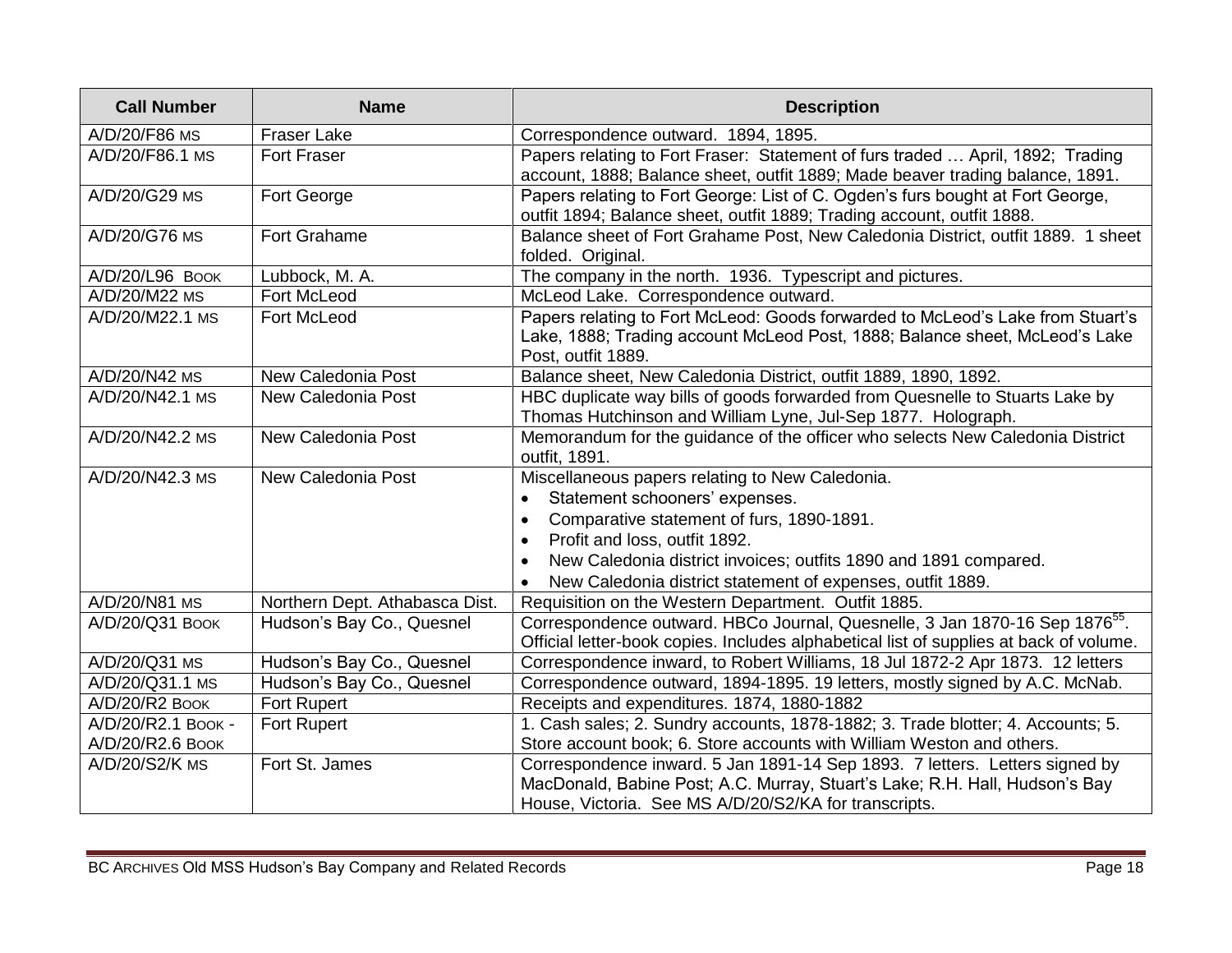| <b>Call Number</b> | <b>Name</b>                             | <b>Description</b>                                                                                                                                                                                                                                                                                          |
|--------------------|-----------------------------------------|-------------------------------------------------------------------------------------------------------------------------------------------------------------------------------------------------------------------------------------------------------------------------------------------------------------|
| A/D/20/S2T/J MS    | Fort St. James                          | Correspondence outward; to Hudson's Bay Co., Victoria. April 4, 1890-Nov. 10,<br>1892. 8 letters. Extracts, rough drafts and copies. Letters signed by W. E. Traill;<br>addressed to R. H. Hall, HBC., Victoria AND Thomas R. Smith, Asst. Comm'r,<br>HBC., Victoria. For transcript see MS A/D/20/S2T/J/A. |
| A/D/20/S2T/J/1 MS  | Fort St. James                          | Correspondence outward: miscellaneous letters signed by W. H. Traill. 2 letters,<br>1892. Originals.                                                                                                                                                                                                        |
| A/D/20/S6 MS       | <b>Stony Creek Post</b>                 | Balance sheet, 1889. Trading account, 1888.                                                                                                                                                                                                                                                                 |
| $A/D/20/St9$ MS    | Fort St. James                          | Accounts and private orders of people attached to the H.B.C. post, 1879-1884.<br>1879 - account book, pp. 37-56; 1882 - order of H. Anderson, 1 p.; 1884 -<br>accounts, 2 p.; undated (after 1876 A.C. Murray is listed) – pp. 2-22 (p.2 loose).                                                            |
| A/D/20/St9.1 MS    | Fort St. James                          | Papers relating to Fort St. James, 1871-. 5 items. Merchandise cash sales, Oct.<br>1882. 2 p. Trading account 1888. 1 folded sheet. Balance sheet, outfit 1895. 1<br>folded sheet. Receipt of payment from L. J. Lewis, Quesnel, 1876. Advances to<br>Indians, 1893.                                        |
| A/D/20/Vi MS       | Fort Victoria                           | Correspondence outward. 1871-. Letters signed by J.W. Anderson.                                                                                                                                                                                                                                             |
| A/D/20/Vi3 MS      | Hudson's Bay Co.                        | Correspondence outward. 51 letters, 1891, 1892, 1894, 1895.                                                                                                                                                                                                                                                 |
| A/D/20/Vi3 MS      | Hudson's Bay Co., Victoria              | Correspondence outward. 37 letters, 1891, 1892, 1894, 1895.                                                                                                                                                                                                                                                 |
| $A/D/20/Vi9$ MS    | <b>Fort Victoria</b>                    | Fur tariffs, 1871-1900.                                                                                                                                                                                                                                                                                     |
| A/D/40/M16 MS      | MacFarlane, Roderick Ross               | Correspondence outward. With transcript. 1 letter. 1872.                                                                                                                                                                                                                                                    |
| A/D/90/C14 MS      | Cameron, Agnes Deans                    | Hudson's Bay Co Undated.                                                                                                                                                                                                                                                                                    |
| A/D/90/C42 MS      | Chesshire, R. H.                        | The fur trade industry. 1960. Photocopy of an address.                                                                                                                                                                                                                                                      |
| A/D/90/C46 MS      | Miller, Robert                          | Bibliography of the Hudson's Bay Comapny. 1887.                                                                                                                                                                                                                                                             |
| A/D/90/C81 MS      | Cornwall, James Kennedy,                | Memo re fur trade. 1946. Typescript.                                                                                                                                                                                                                                                                        |
| A/D/90/G87 MS      | Grivas, Theodore                        | Dedication of historical plaque at the site of the Hudson's Bay headquarters in<br>San Francisco. 1968.                                                                                                                                                                                                     |
| A/D/90/H86 MS      | Hudson's Bay Co.                        | Circular letters. 1887, 1889, 1890, 1892, 1899. Typescript.                                                                                                                                                                                                                                                 |
| A/D/90/H86.1 MS    | Hudson's Bay Co., London                | Correspondence outward. May 6, 1884. 2 letters. Letterpress copy. 1 letter re<br>appointment of a Subcommittee for Canada.                                                                                                                                                                                  |
| A/D/90/P61 MS      | Piers, Sir Charles Pigott               | Important events in the history of the Hudson's Bay Co., incorporated 2 <sup>nd</sup> May<br>1670. 1935.                                                                                                                                                                                                    |
| A/E/J65 BOOK       | Johnston, Laurance Purcell              | Collection. 1845-1925. Originals. Xerox copies of originals. 12 items. For notes<br>see main entry.                                                                                                                                                                                                         |
| C/AA/30.1J MS      | Vancouver Island, Colonial<br>Secretary | Correspondence outward. 8 Oct 1866. Reconveyance of Vancouver Island.                                                                                                                                                                                                                                       |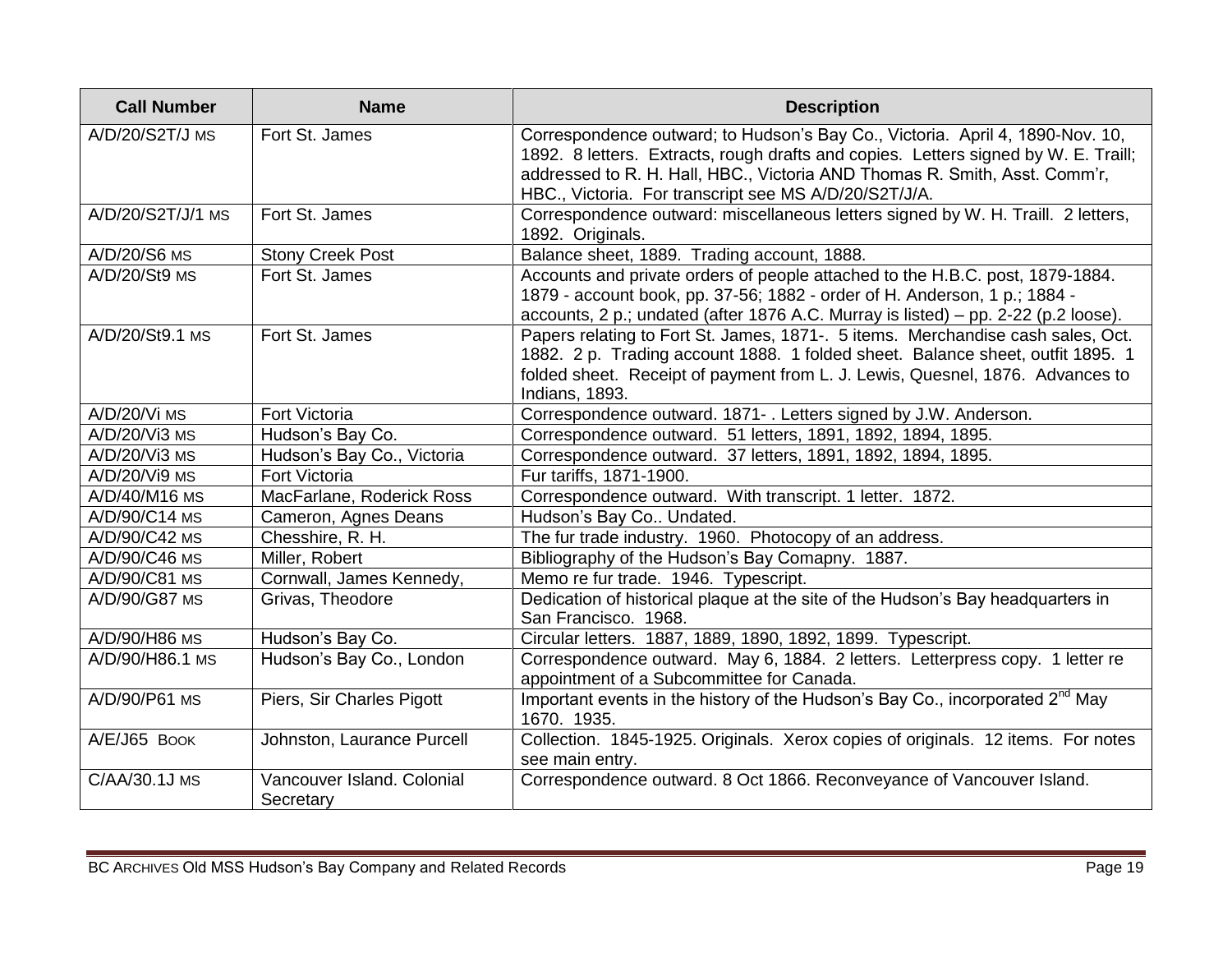| <b>Call Number</b>                          | <b>Name</b>                                                                           | <b>Description</b>                                                                                                                                                                                                                                                                                                                                                               |
|---------------------------------------------|---------------------------------------------------------------------------------------|----------------------------------------------------------------------------------------------------------------------------------------------------------------------------------------------------------------------------------------------------------------------------------------------------------------------------------------------------------------------------------|
| C/AA/30.7/1<br><b>BOOK</b><br>Mfm B16918(1) | Hudson's Bay Co Land Office,<br>Victoria / Vancouver Island.<br>Lands and Works Dept. | Vancouver's Isld Colony. Land sales annual reports. 1853-1860                                                                                                                                                                                                                                                                                                                    |
| C/AA/30.7/5 BOOK<br>Mfm B16918(4)           | Hudson's Bay Co Land Office,<br>Victoria                                              | Papers connected with conveyance to Government of certain lots in Victoria and<br>Nanaimo. 1864. Consists of letters and memoranda relevant to Government<br>Reserves and land claims. Original sketch maps and tracings transferred to map<br>collection and replaced with photocopies.                                                                                         |
| $C/AB/30.41$ MS                             | British Columbia. Registrar<br>General.                                               | Certificate of title, grant of Vancouver Island and reconveyance to Imperial<br>Government. 1867.                                                                                                                                                                                                                                                                                |
| C/B/30.1K/Y MS                              | British Columbia. Colonial<br>Secretary                                               | Correspondence connected with Hudson's Bay Co 1859-1862.                                                                                                                                                                                                                                                                                                                         |
| C/B/30.71/H86 MS                            | British Columbia. Surveyor<br>General                                                 | Grants of land in British Columbia to Hudson's Bay Co. 1863, 1864                                                                                                                                                                                                                                                                                                                |
| C/C/30.7K/H86 MS                            | British Columbia. Lands and<br>Works Dept.                                            | Correspondence inward from Hudson's Bay Co. re land in British Columbia.<br>1875.                                                                                                                                                                                                                                                                                                |
| $D/A/G79$ MS                                | Great Britain. Foreign Office                                                         | Correspondence between the Hudson's Bay Co. and the Imperial Government.<br>1826. Typed transcript only. See also P.R.O., F.O. 5/215.                                                                                                                                                                                                                                            |
| $D/A/G79/3$ MS                              | Great Britain. Foreign Office                                                         | HBC correspondence with Foreign office, 1846-1847. P.R.O., F.O. v. 734.<br>Transcripts only.                                                                                                                                                                                                                                                                                     |
| $D/A/G79/4$ MS                              | Great Britain. Foreign Office                                                         | HBC correspondence with Foreign office, 1846-1847. Extracts from F.O. 5/481,<br>Transcripts only.                                                                                                                                                                                                                                                                                |
| D/A/G79/8 MS                                | Great Britain. Foreign Office                                                         | Papers relating to British-American relations in North America. 21 Aug 1810.<br>Transcripts from P.R.O., F.O. 359, Bundle 57.<br>Memorandum re representations from Canada related to fur trade rivalry on<br>the Columbia River and North West Coast of America.<br>Observations on the proposed Treaty of Boundaries and Intercourse between<br>Britain and the United States. |
| D/A/G79.1 MS                                | Great Britain. Foreign Office                                                         | Sir George Simpson's letters to Sir John H. Pelly. 1841-1843. Typed transcripts<br>only. See also P.R.O., F.O. 5/388 and 5/399.                                                                                                                                                                                                                                                  |
| D/A/G79.2 MS                                | Great Britain. Foreign Office                                                         | Papers relative to the expedition of Lieut.'s Warre and Vavasour to the Oregon<br>Territory. 1846. Transcript only. See also P.R.O., F.O. 5/457.                                                                                                                                                                                                                                 |
| $E/A/H35$ MS                                | Heath, Thomas Joseph                                                                  | Correspondence re becoming a farmer in employ of HBC. 1843. Photostat copy<br>of transcripts.                                                                                                                                                                                                                                                                                    |
| E/A/Su81 MS                                 | Sutherland, Roderick                                                                  | Correspondence and papers relating to him and his family. Various dates.                                                                                                                                                                                                                                                                                                         |
| E/A/T56 BOOK                                | Tod, John                                                                             | History of New Caledonia and the Northwest coast. 1878. Photostat.                                                                                                                                                                                                                                                                                                               |
| E/B/Au7.9 MS                                | Austen, Robert H.                                                                     | Indenture to HBC. for lot on Humboldt St., 1859.                                                                                                                                                                                                                                                                                                                                 |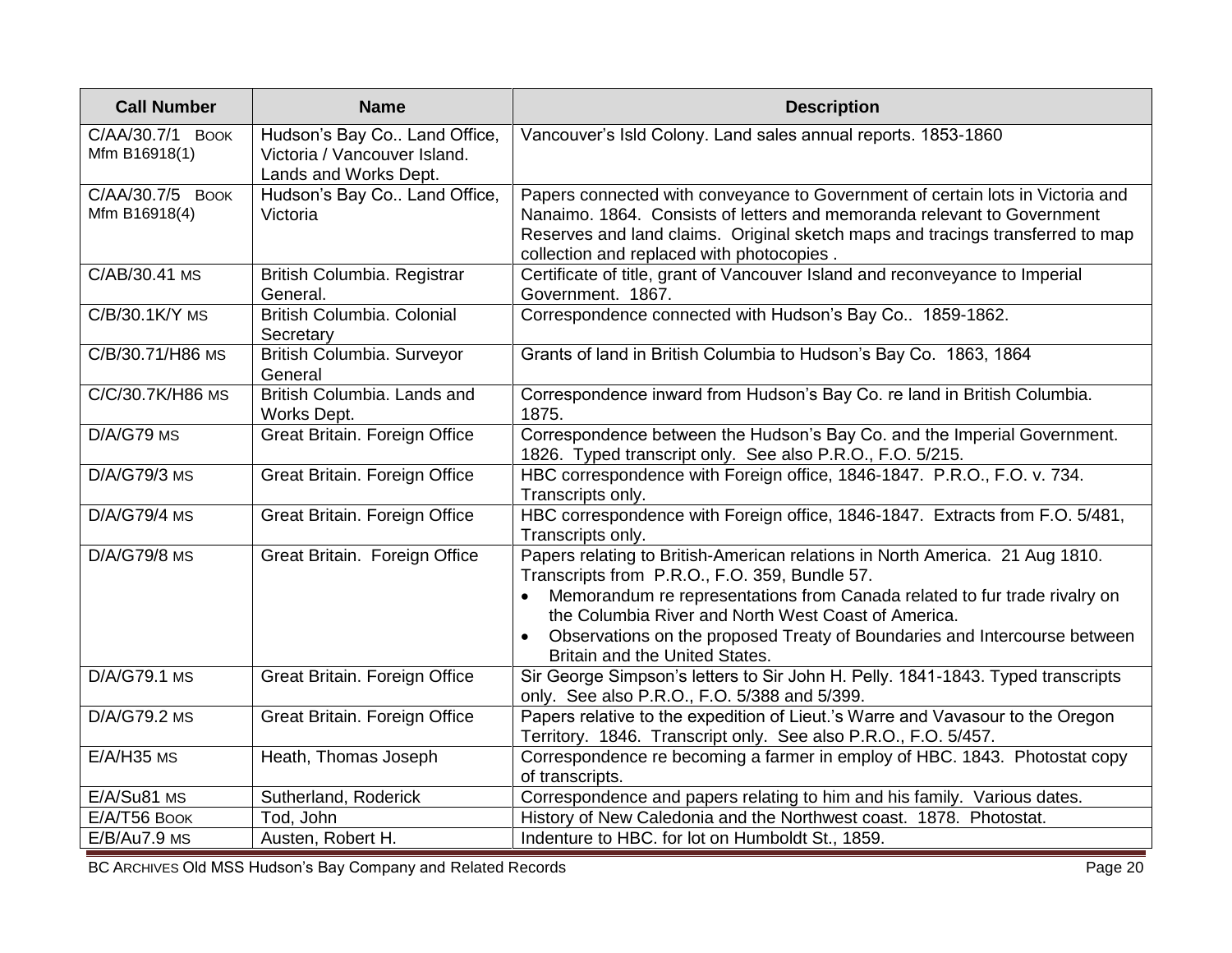| <b>Call Number</b> | <b>Name</b>                        | <b>Description</b>                                                                                                                                                                                                                                                                                                                                                                                                                                                            |
|--------------------|------------------------------------|-------------------------------------------------------------------------------------------------------------------------------------------------------------------------------------------------------------------------------------------------------------------------------------------------------------------------------------------------------------------------------------------------------------------------------------------------------------------------------|
| E/B/B22.9 MS       | Banfield, William Eddy             | Land grant, 1854.                                                                                                                                                                                                                                                                                                                                                                                                                                                             |
| $E/B/B53$ MS       | Bird, James                        | Agreement with HBC, 1860.                                                                                                                                                                                                                                                                                                                                                                                                                                                     |
| E/B/B814.9 MS      | Brown, William                     | Land grant, 1858.                                                                                                                                                                                                                                                                                                                                                                                                                                                             |
| E/B/D161.9 MS      | Dallas, Alexander Grant            | Appointments, deed.                                                                                                                                                                                                                                                                                                                                                                                                                                                           |
| E/B/F73.9 MS       | Foot, William                      | Indenture, 1864.                                                                                                                                                                                                                                                                                                                                                                                                                                                              |
| E/B/F866.9 MS      | Fraser, Donald, d.1897.            | Letter of introduction, 1858; deed, 1860.                                                                                                                                                                                                                                                                                                                                                                                                                                     |
| <b>E/B/K452 MS</b> | Kernaghan, William <sup>56</sup>   | Papers re Hudson's Bay Co. monopoly in Rupert's Land. 1865. Letters and<br>notes written by Kernaghan, advocating the opening of trade between U.S. and<br>HBC territory. [Report of the Select Committee on the Hudson's Bay Company,<br>House of Commons. 1857. p. 108-113.]                                                                                                                                                                                                |
| E/B/M191.9 MS      | McKenzie, George                   | Indenture, 1852.                                                                                                                                                                                                                                                                                                                                                                                                                                                              |
| E/B/M46.9 MS       | Mebius, Charles                    | Indenture, 1859.                                                                                                                                                                                                                                                                                                                                                                                                                                                              |
| E/B/N13.9 MS       | Nagle, Jeremiah                    | Indenture, 1871. Appointment, 1859, 1869. Reconveyance of Thetis Island to<br>HBC., 1858. Original deed, 1857.                                                                                                                                                                                                                                                                                                                                                                |
| $E/B/Ow2.9$ MS     | Owen, Arthur Whaley                | Indentures, 1858, 1859.                                                                                                                                                                                                                                                                                                                                                                                                                                                       |
| $E/B/Si5.9$ MS     | Simpson, Henry                     | Indentures, 1863, 1859, 1864.                                                                                                                                                                                                                                                                                                                                                                                                                                                 |
| $E/B/St1.1$ MS     | Staines, Robert John               | Letter, April 7, 1853. Photocopy of original in Vancouver City Archives. For<br>typewritten transcript see E/B/St1.1A                                                                                                                                                                                                                                                                                                                                                         |
| $E/B/St1.9$ MS     | Staines, Robert John               | Indentures, 1856, 1852.                                                                                                                                                                                                                                                                                                                                                                                                                                                       |
| E/B/Su8 MS         | Sutherland, Roderick               | Correspondence and papers relating to him and his family. Various dates.                                                                                                                                                                                                                                                                                                                                                                                                      |
| E/B/T39.9 MS       | Thornton, William N.               | Land grant, 1858.                                                                                                                                                                                                                                                                                                                                                                                                                                                             |
| E/B/T681 MS        | Traill, Walter John Strickland,    | 1 letter (fragment). Letter addressed to Archibald McDonald, Fort Qu'Appelle.<br>Probably written in the fall of 1868. See 'Walter Traill in Rupert's Land', ed. Mae<br>Atwood, 1970, p. 126+. With transcript.                                                                                                                                                                                                                                                               |
| E/B/T731.9 MS      | Trivett, John Frederick            | Land grant in Victoria, 1858. Deed to Hudson's Bay Co., 1859.                                                                                                                                                                                                                                                                                                                                                                                                                 |
| $E/B/Y2.9$ MS      | Yates, James                       | Indentures, 1864, 1858.                                                                                                                                                                                                                                                                                                                                                                                                                                                       |
| E/C/EI51 MS        | Ellice, Edward                     | Correspondence outward. 1870, 1872, 1877. Includes typed transcripts.                                                                                                                                                                                                                                                                                                                                                                                                         |
| E/C/F88A MS        | French, C.H.                       | Autobiography. 1940. Typescript.                                                                                                                                                                                                                                                                                                                                                                                                                                              |
| E/C/K93.9 MS       | Kruger, Johan Friedrick<br>Theodor | Papers. 1829-1899. 36 items. Photocopies of originals; in addition negative<br>photostat of birth certificate and oath of allegiance. Contents. - Birth certificate;<br>declarations and oath of allegiance. - Aliens' ordinance, 1867; business papers<br>(accounts, promissory notes, options of sale); correspondence (to his wife, J.<br>McKay, J. Hardisty, A. T. Bushby, J. C. Haynes, - from J. Hardisty, William<br>Charles, R. Finlayson, James Corry, J.F. Allison) |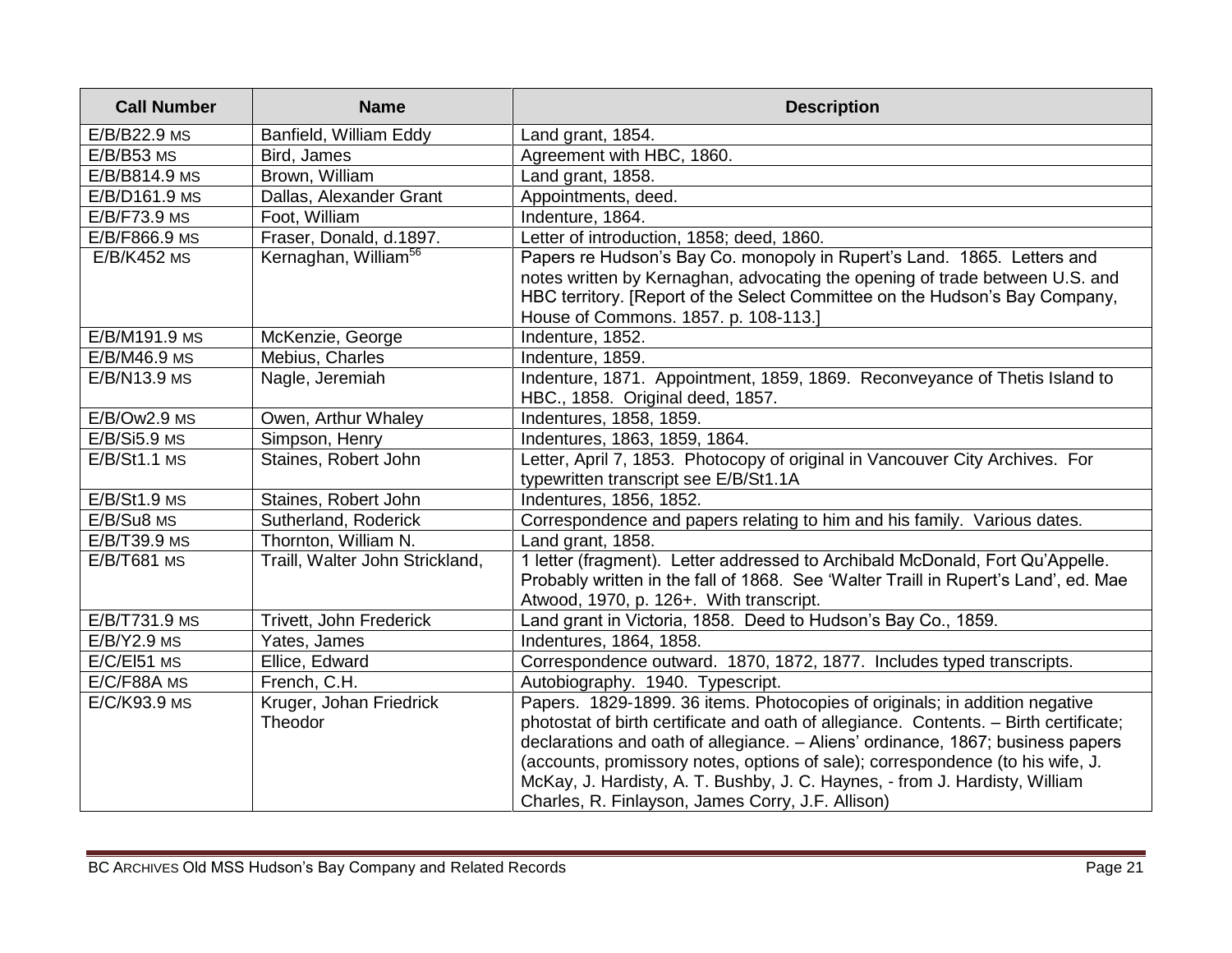| <b>Call Number</b> | <b>Name</b>                                                                  | <b>Description</b>                                                                                                                                                                                                                                                                                                                                                              |
|--------------------|------------------------------------------------------------------------------|---------------------------------------------------------------------------------------------------------------------------------------------------------------------------------------------------------------------------------------------------------------------------------------------------------------------------------------------------------------------------------|
| E/C/Su8 MS         | Sutherland, Roderick                                                         | Correspondence and papers relating to him and members of family. Various<br>dates. Photocopy.                                                                                                                                                                                                                                                                                   |
| E/E/M963 MS        | Murray, Alexander Campbell,                                                  | Reminiscences. 1930? Typescript.                                                                                                                                                                                                                                                                                                                                                |
| <b>E/E/P441 MS</b> | Peters, Ernest S.                                                            | Reminiscences. 1929. Typescript.                                                                                                                                                                                                                                                                                                                                                |
| $E/E/T56S$ MS      | Tod, John                                                                    | Career of a Scotch boy who became Hon. John Tod  by Gilbert Malcolm Sproat.<br>1905. Excerpts from Victoria Daily Times, September 30 - December 23, 1905.                                                                                                                                                                                                                      |
| F/3/C36 MS         | Chance, David H.                                                             | The Hudson's Bay Co.'s impact upon the Indians of the Colvile district (draft). 32<br>p. Typescript. "A modified version of a paper presented to the Twenty-fourth<br>Annual Northwest Anthropological Conference, Moscow, Idaho, 1 April 1971."                                                                                                                                |
| F/53/H86 MS        | Hudson's Bay Co.                                                             | Hudson's Bay Co Return of Treaties made by Hudson's Bay Co. with Indian<br>tribes showing lands conveyed and sums paid. 1850-1854.                                                                                                                                                                                                                                              |
| H/D/R87 MS         | Rundle, Robert Terrill                                                       | Extracts from the Journal of Rev. Robert Terrill Rundle. March 16, 1840 – Sept. 3,<br>1848. Typescript made by Alberta Archives.                                                                                                                                                                                                                                                |
| $J/G/F86$ MS       | Francisco (HBC ship)                                                         | Bill of lading, 1854.                                                                                                                                                                                                                                                                                                                                                           |
| J/G/En8 MS         | Enterprise (HBC ship)                                                        | Miscellaneous documents relating to. 1862-1872. Includes: way bills (one for<br>steamer Lillooet), landing warrants, tickets/                                                                                                                                                                                                                                                   |
| M/H87 MS           | Hudson's Bay Co.                                                             | Miscellaneous material and documents relating to.                                                                                                                                                                                                                                                                                                                               |
| Reel 239A MS       | United States. Congress.<br>Senate. Committee on Foreign<br><b>Relations</b> | Mr. Sumner, for the Committee on Foreign Relations, reported the following bill<br>A bill to carry into effect a treaty between the United States and Her Britannic<br>Majesty, for the final settlement of the claims of the Hudson's Bay and Puget's<br>Sound Agricultural companies. Washington 1864. 2 p. (38 <sup>th</sup> Cong., 1 <sup>st</sup> sess.<br>Senate. S.187). |
| Reel 239A          | United States. Treaties, etc.,<br>1861-1865 (Lincoln)                        | A convention between the United States and Her Britannic Majesty, for the final<br>adjustment of the claims of the Hudson's Bay and Puget's Sound Agricultural<br>companies, concluded at Washington the 1 <sup>st</sup> day of July, 1863. Washington,<br>1863. 3, 1 p. (38 <sup>th</sup> Cong., 1 <sup>st</sup> sess. Executive G). At head of title: Confidential.           |
| Reel 256A          | Rupert's Land, Diocese of                                                    | Register of Baptisms and Marriages in Red River settlement. 1813-1890.                                                                                                                                                                                                                                                                                                          |

 1 The numbers assigned to these records are accession numbers used briefly after the old MSS numbers were discontinued. Slips of pink paper, rather than catalogue cards, were initially filed in the old MSS card catalogue with the number and a brief description.

<sup>2</sup> Noted as "Extract from Grant of V.I. by [?] on last page. Later note: "Copies of Letters Patent".

 $3$  There are 3 copies. Copy 1 appears to be the final version and includes a transcript of a letter to Archer Martin re the original document and the transcript. Copy 3 is a carbon copy of copy 2. Both have corrections written in and are formatted differently than copy 1.

<sup>&</sup>lt;sup>4</sup> Transcript and carbon copy. Title page varies. Note in c.1: "An indifferent transcript".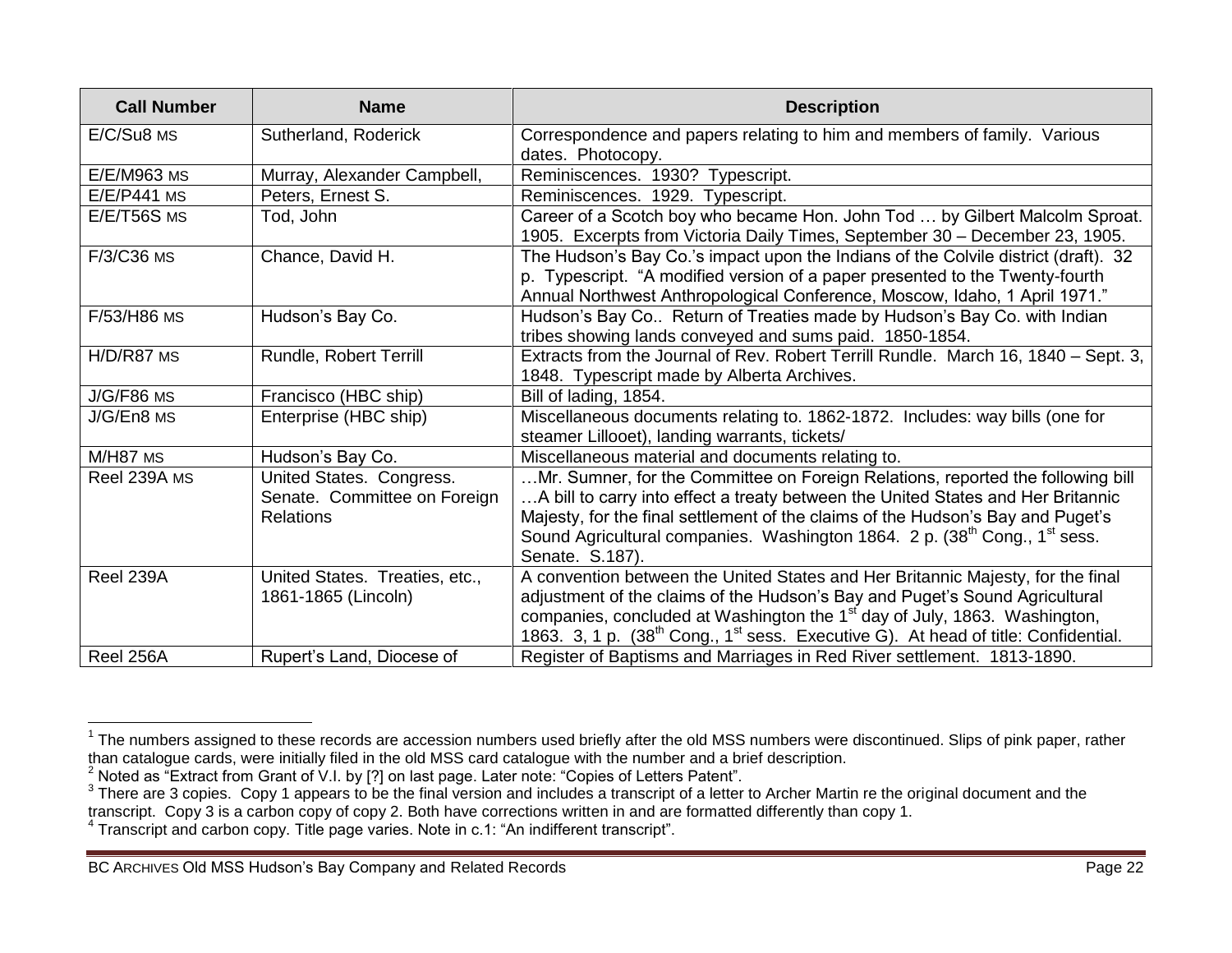5 "Excerpts from these documents" published in BCHQ article, "Fur trading days at Kamloops", July 1937.

<sup>6</sup> Note on inside front cover "June 27/27-Oct. 8/28 by James MacMillan; Oct. 10/28-July 30/30 by Archibald McDonald." Also note by M.R. Cree, 31 Oct 1922, on separate sheet re handwriting.

Three separate transcripts of the same document. Title page for A/B/20/L2A2 c.2 is "The Fort Langley Journal: comprising the Journal of the Voyage from Fort Vancouver in June 1827, the Establishing of the Fort on Fraser River and the Records of the Post to July 30, 1830." A/B/20/L2A2 is a transcript by Winnifreda Macintosh.

<sup>8</sup> To/from: A.G. Dallas, James Douglas, Archibald MacDonald, John McLoughlin, Peter Skene Ogden, George Simpson, John Work, and J.M. Yale.

 $9$  Copy 1 was created and sent to R.L. Reid by the HBC (London) in response to a request from Reid (see letter dated 25 May 1935) bound with typescript). It has underlining and other markings as well as some annotations. Copy 2 appears to be a typescript copy of copy 1 and copy 3 is a carbon copy of copy 2.

 $10$  Note from [Willard Ireland] in folder: "The originals of these documents were offered to the Provincial Archives by Mr. A. Murphy, Box 176, Wells, October 6, 1965 at an asking price of \$5000.00. A counter offer of \$300 was made and rejected. The typescripts (copies of which these are) were returned to Mr. Murphy, November 23, 1965."

<sup>11</sup> Mr. Justice Archer Martin bookplate attached to document. Note (presumably by Martin) preceding extracts: " A Ms. Folio in half roan back in possession of Robt. Jenkins Esqre 15 Toronto St. Toronto, containing following dispatches (copies) of Gov. George Simpson."

<sup>12</sup> Written from Norway House, London, Lachine, Red River Settlement, and Fort Garry. Mostly to A.C. Anderson, P.S. Ogden, and Archibald McKinlay.

<sup>13</sup> There is a transcript of a letter dated 30 Jun 1828 in A/B/10/La5A, but no original in A/B/10/La5. The next letter in this file is dated 24 June 1836.

<sup>14</sup> There are no transcripts for the 2 letters dated 18 Jun 1841 and 26 Apr 1843.

<sup>15</sup> See W.K. Lamb, *Journals and Letters of Alexander Mackenzie* (Toronto: Macmillan, 1970), pp. 455-456) for transcript and source.

<sup>16</sup> Attributed to Alexander Mackenzie himself by Fred G. Ketcheson, antiquarian bookseller, from whom letter was acquired. Note by W.K. Lamb, Mar 1965, disputes this. See envelope and note in file.

 $17$  See notes by Dorothy Blakey Smith re location of original and origin of BC Archives transcript (A/B/20/M96/notes.

<sup>18</sup> See A/B/20/No3j MS for edited draft of final transcript. Title on second t.p.: Diary of Donald Ross Oct 1833-Nov 1835. Concluded by John Ballenden.

 $19$  Purchased by HBC in August 1832. McNeill entered the employ of the HBC at the same time.

 $20$  Note in book: filmed in 1942.

<sup>21</sup> Location of original not stated.

<sup>22</sup> Location of original not stated.

<sup>23</sup> Copy 1 copied from original by Fred Lockley. According to a note written on the cover of c.1 a published version appeared in Oregon Pioneer Association *Transactions* 1881, p. 38-55 and the original is in the Spokane Public Library. Copy 2 is an Archives transcript and c. 3 a carbon copy of c. 2. <sup>24</sup> Location of original not stated.

<sup>25</sup> Includes letters from George Simpson, John Richardson, Lady Franklin, Sophia Cracroft, John Philip Gell, William Lucas Hardisty, and Edmund Head. <sup>26</sup> Also spelled Boucher, Bouchie or Buschie. Died in 1849.

 $27$  Chief Trader at Fort Chipewyan at this time was Colin Campbell. Signature part of letter torn off.

 $28$  Ships mentioned: Brothers, 1843; Cadboro, 1839, 1844; Columbia, 1837-1844; Cowelitz, 1844-1845; Vancouver, 1841-1843.

<sup>29</sup> Note by W.K. Lamb re: "Many inaccuracies in these transcripts" and recommendation to "consult original letters when in Archives."

<sup>30</sup> Original at McGill University as part of Masson Collection. Digital copy available at [http://digital.library.mcgill.ca/nwc/toolbar\\_1.htm.](http://digital.library.mcgill.ca/nwc/toolbar_1.htm)

 $31$  According to note in file by W.K. Lamb the copies are in the handwriting of Edward Huggins.

 $32$  MG 19-A23. There is also a note re a donation to McGill University – Journal A? – in 1896. See DCB entry note re McLeod's journal.

<sup>33</sup> Original title provided by Provincial Archives staff: Journal (Fort Vancouver to Rocky Mountain House), 20 Mar-27 Apr 1826.

 $34$  MG 21 19-A23.

<sup>35</sup> Original at McGill University as part of Masson Collection. Digital copy available at [http://digital.library.mcgill.ca/nwc/toolbar\\_1.htm.](http://digital.library.mcgill.ca/nwc/toolbar_1.htm)